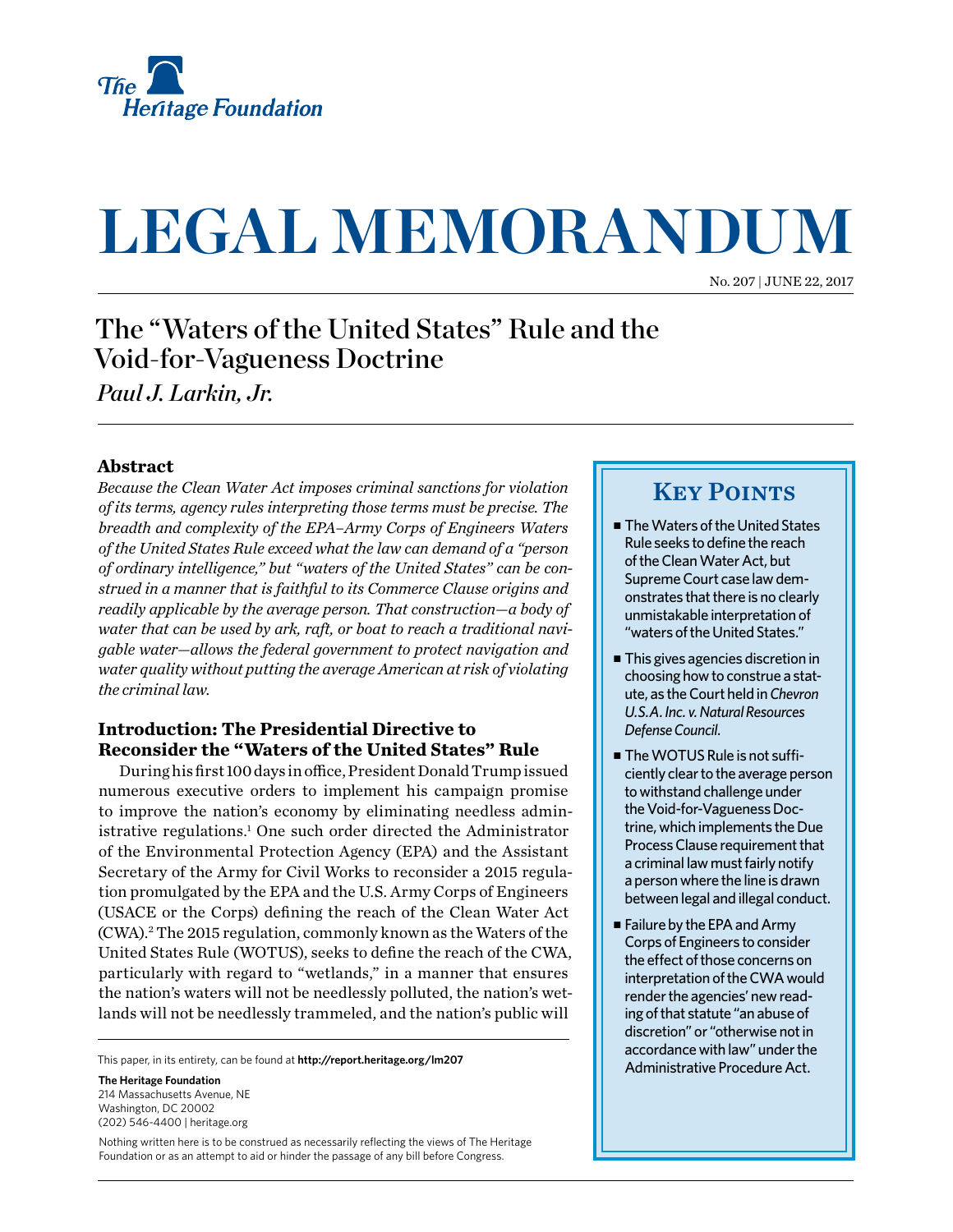not be needlessly confused about what is and is not a water for CWA purposes.<sup>3</sup> The 2015 rule is not currently in effect, having been stayed by the U.S. Court of Appeals for the Sixth Circuit pending a decision on the merits of challenges to its validity.4

The EPA–USACE rule has proved to be quite controversial,<sup>5</sup> principally because it effectively treated as one of the "waters of the United States" virtually any body of water, however remote the connection to navigable waters.<sup>6</sup> Responding to concerns that the rule is overbroad, President Trump directed the EPA and USACE to reconsider its interpretation of that term.7 He also specifically directed the agencies to consider whether they should construe that term in light of the interpretation adopted by Supreme Court Justice Antonin Scalia in a plurality opinion in the Court's 2006 case of *Rapanos v. United*  States,<sup>8</sup> the most recent effort by the Supreme Court of the United States to define the term "waters of the United States." The EPA and USACE now have the task of reexamining their 2015 interpretation of the CWA. It is uncertain when they will complete their reexamination.

The EPA and USACE have considerable room to maneuver in their reexamination. As explained below, the Supreme Court's case law demonstrates that there is no clearly correct, unmistakable interpretation of the phrase "waters of the United States." The lower federal courts also have not been able to come up with one in the 11 years since the *Rapanos* decision.9 In those circumstances, an agency has discretion in choosing how to construe a statute, as the Supreme Court held in *Chevron U.S.A. Inc. v. Natural Resources Defense Council*. 10

*Chevron* announced a new approach to judicial review of an agency's statutory interpretation. In reviewing the validity of an agency's interpretation of the statute, the Court wrote, a court should not follow the traditional approach to the construction of a law set forth by the Court's 1803 decision in *Marbury v. Madison*, 11 which had explained that the courts have the responsibility "to say what the law is."12 Instead, in *Chevron*, the Court established a two-step test for judicial review of an agency's interpretation of a statute. The first step is to ask whether Congress has answered the particular question in dispute in the statute itself.13 If so, that answer (absent some constitutional flaw) is dispositive.14 But if the statute is ambiguous on the issue, the next step for a reviewing court is to ask whether the agency's

interpretation is reasonable.<sup>15</sup> If it is, that ends the controversy. The court may not disagree with the agency as long as its interpretation is a plausible construction of the act. The reason, the Court wrote, is that when a statute is ambiguous, there is a presumption that Congress implicitly delegated to the agency the authority to fill in the blanks, $16$  which is a policymaking function.17 Unlike courts, agencies may make policy judgments, and if Congress has empowered an agency to do so, the courts may not overrule the agency's decision.18

In this case, the CWA's definition of the term "navigable waters" may not clearly answer the potential reach of that term.19 Given the federal courts' inability to adopt one interpretation of the CWA, the agencies are free to consider not only the competing judicial interpretations of those terms, but also the effect of any legal issues raised by the WOTUS Rule that have not yet been considered by the courts.

This *Legal Memorandum* addresses one of those new issues. To date, most of the debate has been about (1) whether the statute should be read to focus on the federal government's interest in protecting the navigability of the nation's waterways and, if so, to what extent or (2) whether it should be interpreted to make pollution-avoidance the central feature of the law.20 It turns out, however, that there is an additional consideration at play, one that arises because the CWA is a criminal statute. The WOTUS Rule is not sufficiently clear to the average person to withstand challenge under the Void-for-Vagueness Doctrine, a doctrine that implements the Due Process Clause requirement that a criminal law must fairly notify a person where the line is drawn between legal and illegal conduct.21 The EPA and USACE should consider the effect that those concerns have on the proper interpretation of the CWA. In fact, failure to do so would render the agencies' new reading of that statute "arbitrary, capricious, an abuse of discretion, or otherwise not in accordance with law" under the Administrative Procedure Act.<sup>22</sup>

#### **The Clean Water Act**

The CWA is the principal federal statute designed to "restore and maintain the physical, biological, and chemical integrity of the nation's waters."23 The CWA generally prohibits anyone from discharging a pollutant without a permit into "navigable waters,"24 which it defines as "the waters of the United States."25 To accomplish its goals, the CWA created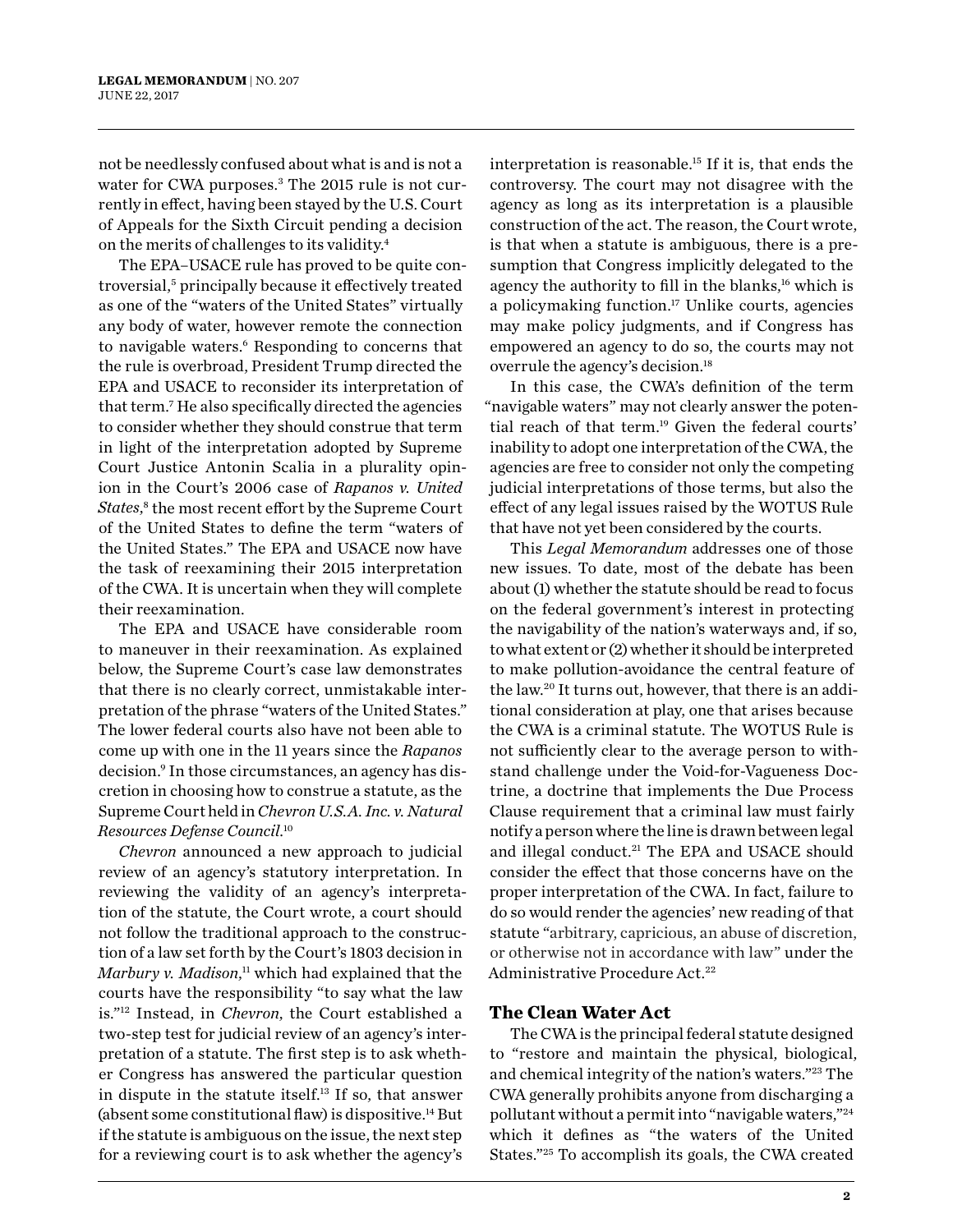two permitting programs to regulate the discharge of pollutants. The National Pollutant Discharge Elimination System (NPDES) program authorizes the EPA or an approved state agency to issue a pollution-discharge permit.<sup>26</sup> NPDES permits address point-source discharges (e.g., pipes) by defining permissible rates, concentrations, and quantities of specified pollutants, as well as other appropriate limitations and conditions.27 The CWA also empowers the USACE, in conjunction with the EPA, to issue permits to discharge dredged or fill material into navigable waters.28

The term "waters of the United States" plays a critical role in the operation of the CWA. Waters that do not qualify are unregulated by the CWA, although they may be the subject of state-law pollution controls. By contrast, the finding that a body of water fits within that term not only triggers the CWA's permitting requirements, but also exposes a party to substantial administrative and civil liability, as well as criminal prosecution, for the unpermitted discharge of a pollutant.<sup>29</sup> With respect to criminal prosecution, negligent violations of the CWA can be punished by a fine of up to \$25,000 *per day* of violation, by imprisonment for not more than one year, or by both, with doubled penalties available for a repeat offender.30 Knowing violations of the act are punished more severely: The maximum fine is \$50,000 per day, and the maximum term of imprisonment is three years.31 The Department of Justice has not been reluctant to bring criminal prosecutions for CWA violations.32

The goal of the CWA—to improve and preserve water quality of the nation's navigable waters—is laudatory and uncontroversial. What has spurred considerable disagreement, however, is the extremely broad interpretation of that concept adopted by the federal government, an interpretation that greatly exceeds what the average person would read "waters of the United States" to mean.

When seeing the term "waters of the United States," most people would imagine a stream, river, or lake, all of which are continuously wet and all of which can also be used for transportation, fishing, swimming, and so forth. The Mississippi River, the Great Lakes, the Gulf of Mexico, the Chesapeake Bay—those are just some of the examples that would come to mind if you queried someone about the proper meaning of "waters of the United States." A problem arises, however, because the federal government

does not interpret that term the same way that most people would. Instead, to the government, an area can be a "water of the United States" even if it cannot possibly be used for transportation, etc., because it is too small and, even more surprising, despite the fact that it is not always wet (and in some instances rarely is). Learning that a patch of dry land is "water of the United States" simply because it can hold water at some point, however ephemerally, is jarring to most people, and properly so.

But there is more. Two factors in particular infuriate landowners. One is that federal administrative officials have concluded that the CWA applies to activities (e.g., building homes)<sup>33</sup> that are unlike the ones that gave rise to the CWA (e.g., dumping pollution into a stream) $34$  and in places that the average person would find it impossible to believe are "waters of the United States" (e.g., areas miles away from water).35 Most people find bizarre the notion that they must obtain a permit from the federal government to construct a home, perhaps the quintessential American dream activity, when the area to be developed is miles from what is ordinarily understood to be a body of water. To those people, the federal government's interpretation of "water of the United States" is so far divorced from the common understanding of that term as to suggest that the EPA and USACE are pursuing their own separate, peculiar, elitist agenda.36

Perhaps if a permit cost merely \$20 and took only a month to procure, people would be irritated but grit their teeth and put up with just another example of government overreach. What is infuriating, however, is the cost and delay of obtaining a permit to build a home. To find out whether you can take advantage of a "general" permit costs, on average, nearly \$30,000, and takes more than 300 days. But that is chicken feed and warp speed compared to obtaining an "individual" permit. On average, individual permits cost more than  $$271,000$  and take 788 days.<sup>37</sup> Even Super Bowl tickets do not cost that much. To most people, the CWA permitting process is really just a cheap lawyer's trick. It creates a scheme that offers you in theory what the average person cannot obtain in fact: an inexpensive, straightforward way to obtain a permit to build a home. No wonder the EPA and USACE have made enemies.

The *Rapanos* case cited in President Trump's executive order was the third in a trilogy of Supreme Court decisions interpreting the phrase "the waters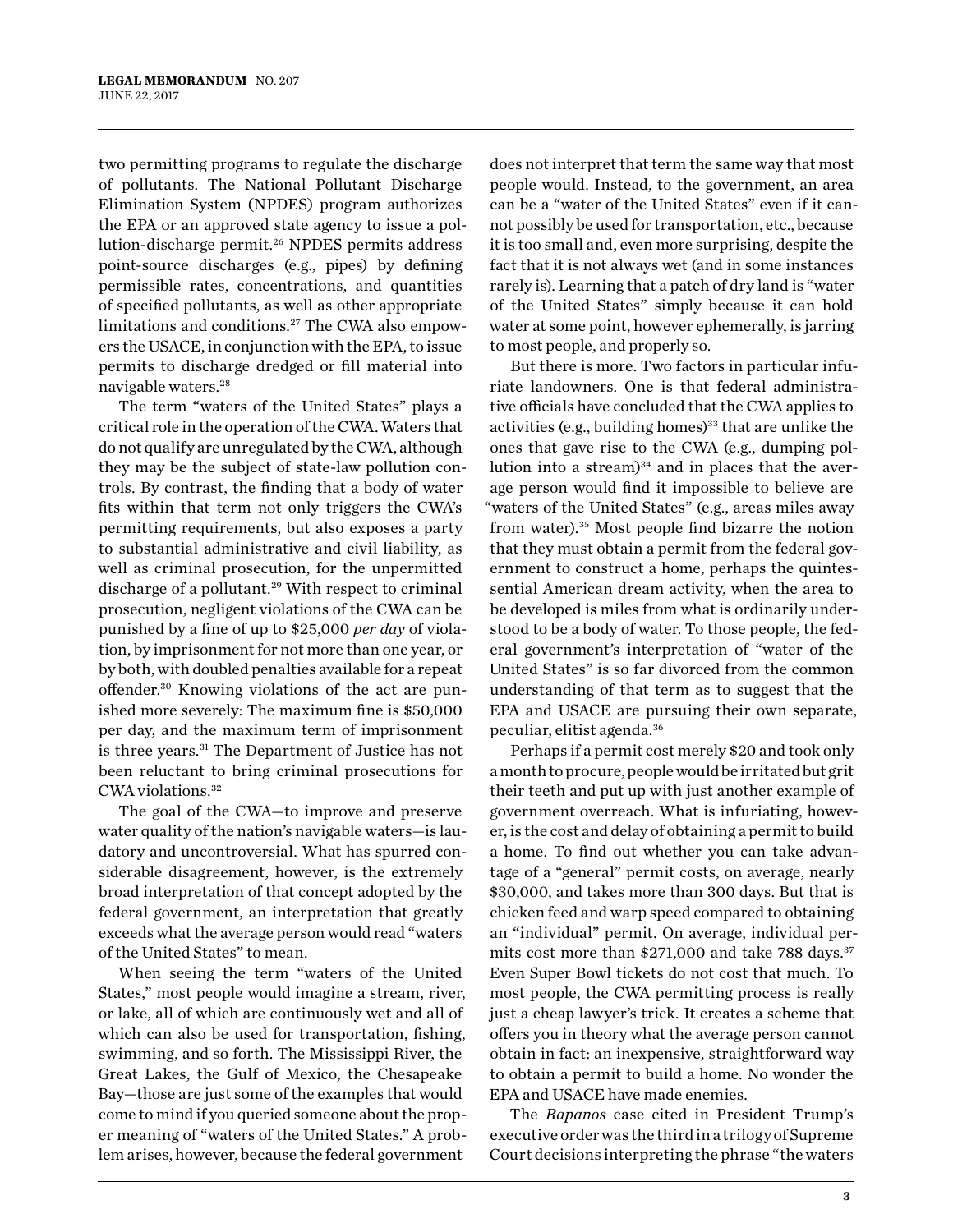of the United States." The first case, *United States v. Riverside Bayview Homes, Inc.*, 38 involved the question whether a particular wetland adjacent to a navigable waterway fell within that phrase. Finding that the area was "characterized by saturated soil conditions and wetland vegetation" that "extended beyond the boundary" of the owner's property to a navigable waterway,<sup>39</sup> recognizing that "the transition from water to solid ground is not necessarily or even typically an abrupt one,"40 and noting that the USACE "must necessarily choose some point at which water ends and land begins,"41 the Court upheld the Corps' interpretation of the CWA to include wetlands that "actually abut[ted] on" traditional navigable waters.<sup>42</sup>

The next case was *Solid Waste Agency of Northern Cook County v. Army Corps of Engineers (SWANCC)*. 43 There, the Court rejected the Corps' interpretation of the CWA as including the so-called Migratory Bird Rule, which purported to extend jurisdiction to any entirely intrastate body of water that is or could be used by migratory birds as a habitat.<sup>44</sup> Congress did not intend the CWA to reach that far, the Court concluded.45

Whatever one thought of the correctness of the Court's decisions in *Riverside Bayview Homes* and *SWANCC*, they at least had the benefit of a majority opinion that worked toward a definition of "the waters of the United States." Unfortunately, the third case, *Rapanos v. United States*, did not. A plurality of the Court in an opinion by Justice Scalia would have limited that phrase to a relatively permanent standing or flowing body of water of the type that the average person would understand as a stream, river, lake, or ocean.<sup>46</sup> By contrast, Justice Anthony Kennedy would have treated as "the waters of the United States" any body of water that could "significantly affect the chemical, physical, and biological integrity of other covered waters more readily understood as 'navigable.'"47 The result was confusion. Not only did the five Justices in the majority adopt two very different tests for deciding whether a body of water qualified under the CWA, but Scalia's plurality opinion and Kennedy's concurring opinion approached that inquiry from entirely different perspectives. The plurality defined the phrase in terms of Congress's concern with navigability; Kennedy, in terms of Congress's concern with pollution. That fundamental disagreement over the perspective from which to approach the issue virtually guaranteed

that the Scalia and Kennedy tests would lead to disjointed sets of "waters of the United States."

Left with the task of trying to apply largely irreconcilable jurisdictional standards, the federal circuit courts of appeals have not fared well when it comes to defining "the waters of the United States." In fact, they are all over the lot as to how to define that term consistently with *Rapanos*. The First, Third, and Eighth Circuits have concluded that CWA jurisdiction exists if the government can satisfy either Justice Kennedy's standard or the Scalia test.<sup>48</sup> The Seventh and Ninth Circuits have applied the Kennedy standard to the facts of particular cases but did not foreclose the possibility that in some cases the Scalia test might apply instead.<sup>49</sup> The Fifth and Sixth Circuits declined to choose between the Scalia and Kennedy tests because the waters at issue in those cases qualified under both standards.50 Only the Eleventh Circuit has concluded that the Kennedy standard is the exclusive jurisdictional test under the CWA,<sup>51</sup> even though that test largely ignores the statutory term "navigable waters," which a majority of the Supreme Court made clear in *SWANCC* must play some limiting role in the CWA.52

Yet it turns out that there is an additional problem with the term "waters of the United States," a problem that arises because the CWA is a criminal statute: The EPA and USACE have not defined that term in a manner that is readily understandable by the average person. (In fact, experts would have difficulty applying that rule in a consistent manner.) The need to clearly identify conduct prohibited by the criminal law is a critical element of what we know as the "rule of law" the proposition that ours is a government ruled by the law, not by the dictates of men<sup>53</sup>—a concern that is at its zenith when Congress attaches a criminal punishment to a legal rule. Several related doctrines—such as the due process requirement that the government must clearly identify illegal conduct in advance, the rule of statutory construction that unclear or ambiguous terms in a law should be interpreted in a defendant's favor, and the principle that vague criminal statutes are deemed void precisely because they do not afford the average person that notice—all become critically important at that point. Those rules exist to give effect to the principle that the government cannot use the criminal justice system to regulate conduct that it has not clearly defined so that everyone has the opportunity to choose whether or not to obey its commands.54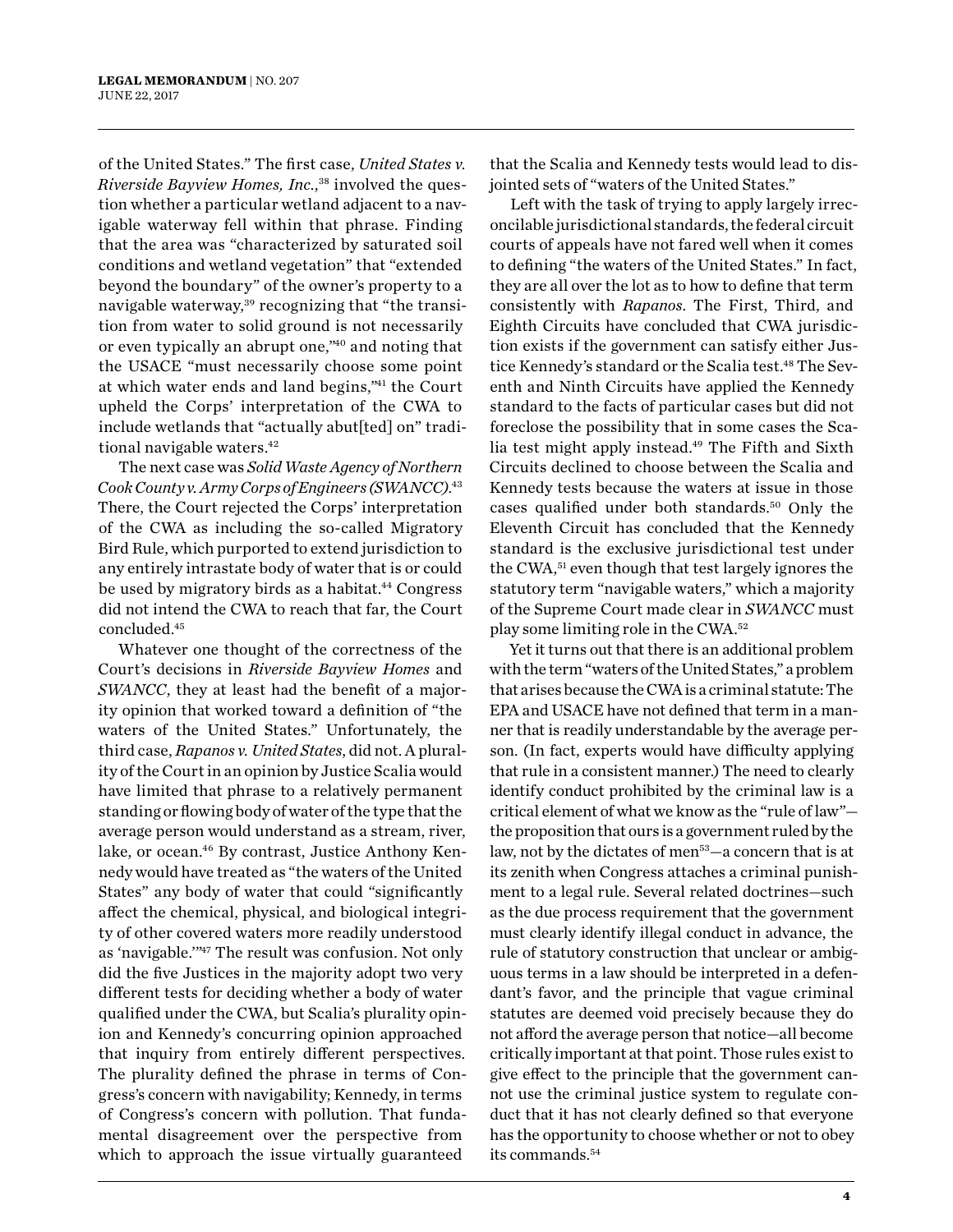The WOTUS Rule does not adequately identify the conduct that is a crime and therefore, in its proposed form, is subject to challenge under the Voidfor-Vagueness Doctrine.

#### **The WOTUS Rule**

In 2015, the EPA and USACE promulgated the WOTUS Rule to clarify the meaning of the CWA term "waters of the United States."55 The rule "reflects the agencies' goal of providing simpler, clearer, and more consistent approaches for identifying the geographic scope of the CWA"56 and "define[s] 'waters of the United States' to include eight categories of jurisdictional waters."57 Three of those categories are deemed "waters of the United States" as a matter of law. The other five categories can qualify under the facts and circumstances of each case. The rule carries forward existing exclusions for certain categories of waters and adds some additional categorical exclusions.58

The government can enforce the CWA and WOTUS Rule through the administrative, civil, or criminal processes.59 Were the government limited to the first two options, it could be argued that the CWA should be construed broadly in order to promote its goal of protecting the integrity of the nation's waters, but the government's ability to use the criminal law to enforce that rule raises several problems that would not arise in an administrative or civil proceeding. Those problems make it virtually impossible for the WOTUS Rule to be applied both in the manner that the EPA and USACE intended and consistently with the Due Process Clause.

**The Need for a Uniform Reading of a Statute.** The first issue involves the proper approach to the interpretation of the CWA and WOTUS Rule. As the Supreme Court has explained, courts must begin statutory interpretation with the text of a statute or regulation, and they must read its terms in a consistent manner regardless of the penalties Congress has authorized.<sup>60</sup> As a result, if a law imposes both civil and criminal sanctions for a violation, the statute must be read as if the only authorized penalties are criminal. Whatever interpretation is appropriate for a criminal prosecution must also be applied in a civil suit. As Justice Scalia put it, "the lowest common denominator, as it were, must govern."61

**The Void-for-Vagueness Doctrine.** The next problem is the Void-for-Vagueness Doctrine.<sup>62</sup> That century-old doctrine63 requires that the terms of a statute or regulation enforceable through the criminal law must be readily understandable by the average person without legal advice.<sup>64</sup> A statute that is unduly vague, so indefinite that the average person can only guess at its meaning, cannot qualify as a criminal law.65 The reason is that vague laws are like ones that are kept secret or ones that, like the laws of Caligula, are published in a location that makes them unreadable, neither of which is much better than having no law at all.<sup>66</sup> As the Supreme Court explained in *Lanzetta v. New Jersey*, "[n]o one may be required at peril of life, liberty or property to speculate as to the meaning of penal statutes. All are entitled to be informed as to what the State commands or forbids."67

Critical in this regard is the "target audience" about which the Void-for-Vagueness Doctrine is concerned. The focus is not on lawyers, judges, or law professors. Nor, in the case of a technical subject matter, does the doctrine focus on physicians, biochemists, geologists, structural engineers, hydrologists, or any other category of people with special education, knowledge, training, and experience. Rather, the relevant audience is the average member of the public. That follows from the way that the Supreme Court has defined the notice requirement. Justice Oliver Wendell Holmes set forth the basic rule in *McBoyle v. United States*<sup>68</sup> when he wrote that "a fair warning should be given to the world in language that the common world will understand, of what the law intends to do if a certain line is passed," and that "[t]o make the warning fair, so far as possible the line should be clear."69 As the Court previously had explained in a case applying the Void-for-Vagueness Doctrine, "a statute which either forbids or requires the doing of an act in terms so vague that *men of common intelligence* must necessarily guess at its meaning and differ as to its application violates the first essential of due process of law."70 Put differently:

The constitutional requirement of definiteness is violated by a criminal statute that fails to give *a person of ordinary intelligence* fair notice that his contemplated conduct is forbidden by the statute. The underlying principle is that no man shall be held criminally responsible for conduct which he could not reasonably understand to be proscribed.71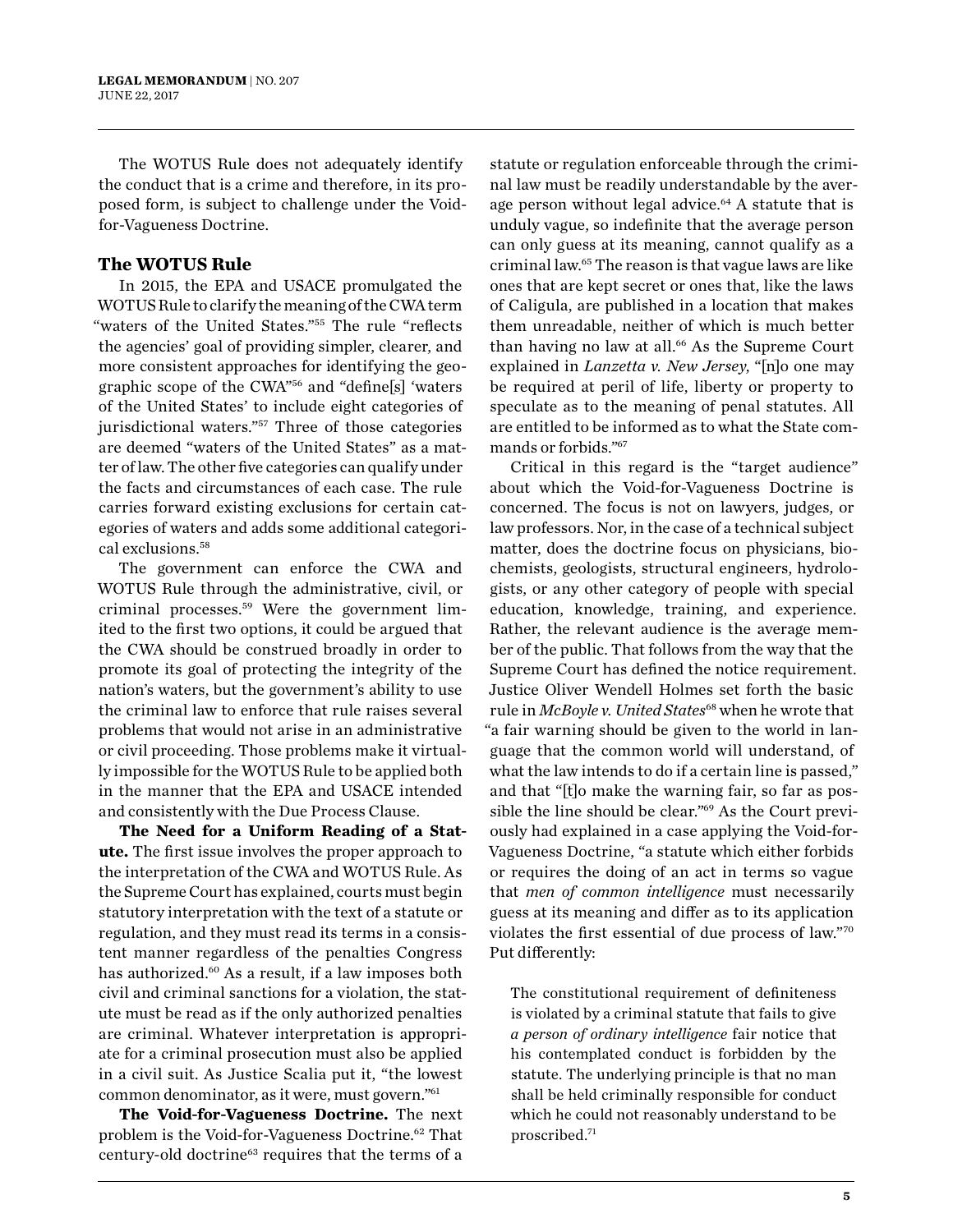In sum, "a law that cannot be understood might as well not exist."72

How can a court implement that approach in 21st century America? Consider this: The U.S. Census Bureau publishes various reports about "Population Characteristics" based on its data collection efforts. A March 2016 report entitled *Educational Attainment in the United States: 2015* reveals the following. In 2015, nearly 90 percent of adults had at least a high school diploma or a graduate equivalency degree (GED), and roughly 59 percent had completed at least some amount of college.73 Only 42 percent, however, received an associate's degree or higher, only 33 percent received a bachelor's degree or higher, and only 12 percent received an advanced degree of some type.74 It is important to keep those facts in mind when determining what can be demanded of "a person of ordinary intelligence."

#### **The Problems Created by the WOTUS Rule**

Consider now the interpretive problems that the WOTUS Rule creates for such a person.

Start with the fact that the WOTUS Rule is, quite literally, a *rule*, *not* a *statute*. That is significant. In 1911, in *United States v. Grimaud*, the Supreme Court ruled that it does not violate the so-called Delegation Doctrine for Congress to authorize an agency to promulgate regulations whose violation can be punished under the criminal law.75 But that does not end the inquiry. The question whether Congress may enlist an agency to fill out a statute is materially different from the question whether the agency's rules are readily understandable by the average person. The Supreme Court has never addressed the question whether "a person of average intelligence" can be tasked with the burden of knowing the contents of the Code of Federal Regulations (CFR) or the *Federal Register*. The WOTUS Rule would force the Court to face that issue.

It might seem odd to think that this issue remains an open one. After all, the *Grimaud* case predated the Administrative Procedure Act (APA) of 1946,<sup>76</sup> which now requires that legislative rules be published in the *Federal Register*. In addition, given the criticisms made during the pre-APA period about the difficulty of finding federal regulations,<sup>77</sup> it is unlikely that the Supreme Court failed to realize in *Grimaud* just how onerous it might be to find the pertinent rules. Perhaps that is true; perhaps not. What *is* true is that

*Grimaud* involved only the question whether Congress could delegate lawmaking power to a federal agency. The Court did not conclude that a person can be deemed to have knowledge of whatever rule an agency promulgates under its delegated authority. The two issues, moreover, are quite distinct. The former concerns the permissible allocation of governmental authority under Articles I, II, and III; the latter, the need to afford individuals notice of what the criminal law forbids under the Fifth Amendment's Due Process Clause. The two different provisions address two very different concerns.

There is a powerful argument that regulations generally—not just technical or scientific ones—do not supply adequate notice of what the criminal law forbids. In the first place, it is unreasonable to expect that people read, are familiar with, or know how to find the Code of Federal Regulations. As Justice Lewis Powell once noted, it "is totally unrealistic to assume that more than a fraction of the persons and entities affected by a regulation…would have knowledge of its promulgation or familiarity with or access to the Federal Register."78 People are generally aware of what the criminal law prohibits because everyone knows that the moral code forbids each of us to murder, rape, rob, or swindle another. Anglo–American criminal law grew out of pre-Norman customs<sup>79</sup> and hewed to those traditions until the Industrial Revolution in the 19th century.<sup>80</sup> No society, including this one, however, catalogues its customs and mores in a Code of Federal Regulations, nor is there a longstanding American tradition of referring to any such document to learn those norms.

Why, then, is it reasonable to expect that people should be required, on pain of a criminal sanction if they fail, to know what rules are found in the CFR? Yes, we indulge the fiction that people know what is in the criminal code,81 principally because the code by and large (certainly at the state level) generally reflects the Decalogue, which we can reasonably expect everyone to know, and also because there is little else that we can do.<sup>82</sup> Justice Scalia accepted the necessity of the legal fiction that the public knows what is in the criminal code, but he blanched at the prospect of demanding that we know what is in congressional committee reports.<sup>83</sup> The same principle would apply to other materials like the CFR. To paraphrase what he wrote on this matter, "necessary fiction descends to needless farce" when the criminal law demands that people know the content of the CFR.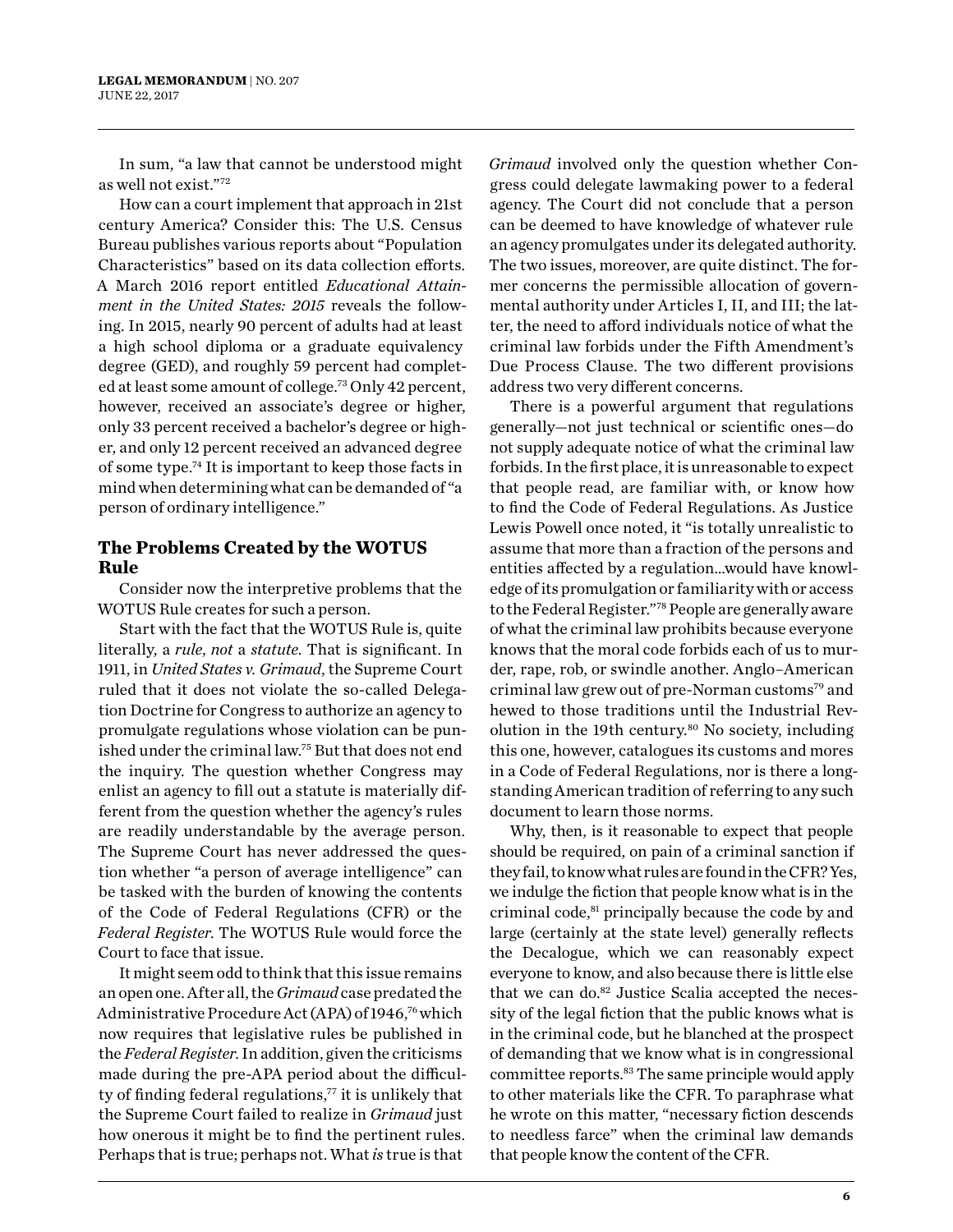The problem is only worsened when a person of "common intelligence" is required to be conversant with a scientific or technical subject. Yet that is what happens here. In drafting the WOTUS Rule, the EPA and USACE relied principally on Justice Kennedy's concurring opinion in the *Rapanos* case to devise a standard for defining a "water of the United States." Justice Kennedy concluded that the term embraced any body of water that could "significantly affect the chemical, physical, and biological integrity of other covered waters more readily understood as 'navigable.'"84 That test focuses on the potential environmental effect of one water body on another, regardless of whether the former can be used for navigation. By contrast, the test that Justice Scalia put forward came at the matter from the direction of navigability, limiting a "water of the United States" to a body that would be readily understood as a river, lake, stream, or ocean.

The problem with Justice Kennedy's test, however, is that it cannot readily be applied by someone of "common intelligence" to determine whether a particular body of water is covered by the CWA. The average person does not have the same knowledge as a scientist or technician, and it is unreasonable to rest the criminal law on propositions that are more science fiction than legal fiction. As one federal judge has noted, "This is a unique aspect of the CWA; most laws do not require the hiring of expert consultants to determine if they even apply to you or your property."85

Put yourself in the shoes of an average person trying to know whether a particular body of water satisfies Justice Kennedy's "significant nexus" test. According to the WOTUS Rule, a "significant nexus" exists whenever a body of water, including a wetland, "*either alone or in combination* with other *similarly situated waters in the region*, significantly affects the *chemical, physical, or biological integrity* of a" traditional navigable water. Put aside the fact that the Rule requires that there be a "significant" effect for there to be a "significant" nexus; the rule demands that any body of water must be considered "in combination with" every other "similarly situated" (whatever that undefined term means) body of water "in the region." No one armed with only "common intelligence" can know with certainly whether the creek in front of him is a "water of the United States." Someone would need to investigate every other body of water in a watershed to learn whether any one

particular body of water qualifies. In deciding how far the relevant "region" extends, that person would need to realize that the agencies used that term in a "functional," not simply "geographic," sense—whatever "functional" means.<sup>86</sup>

Now turn to the text of the rule. The WOTUS Rule defines some waters as "waters of the United States" *as a matter of law*. Those waters are (1) all waters that "are currently used, were used in the past, or may be susceptible to use in interstate or foreign commerce"; (2) all interstate waters, including interstate wetlands; (3) the territorial seas; (4) all "impoundments of waters" (i.e., waters created by dams that otherwise constitute "waters of the United States"); (5) all tributaries of "waters of the United States"; and (6) all waters "adjacent to" any of the above waters. Other waters can constitute the "waters of the United States" if they are one of five specified bodies of water—"oxbows," "prairie potholes," "Carolina bays," "Delmarva bays," "western vernal pools," and "Texas coastal prairie wetlands"— and "they are determined, on a case-specific basis, to have a significant nexus to" one of the waters classified as a "water of the United States" as a matter of law.

The WOTUS Rule is a mouthful. The base term in the CWA is "navigable waters," which is defined to mean "the waters of the United States." Those terms are, respectively, two and six words long. The original definition of "the waters of the United States" in the Code of Federal Regulations was longer, but it took only 52 words to do the job. That still is quite manageable. By contrast, the WOTUS Rule is more than 2,300 words long, or roughly the length of a Sunday *New York Times* op-ed. How often do we see a criminal statute written in the form of a short story?

Consider these comparisons. The Decalogue is 325 words  $long.^{87}$  The Gettysburg Address is 264 words long; the Bill of Rights, 545 words; Abraham Lincoln's Second Inaugural Address, 700 words; the Emancipation Proclamation, 1,000 words; and President John Kennedy's Inaugural Address, 1,370 words. How many people of "common intelligence" can recite any of those documents? It took President Franklin Roosevelt only 535 words to persuade Congress to declare war on Japan in 1941, but the EPA and USACE needed more than four times as many words to define statutory terms that were just two and six words long. The length of the WOTUS Rule does not inspire confidence that "common intelligence" alone will get us through.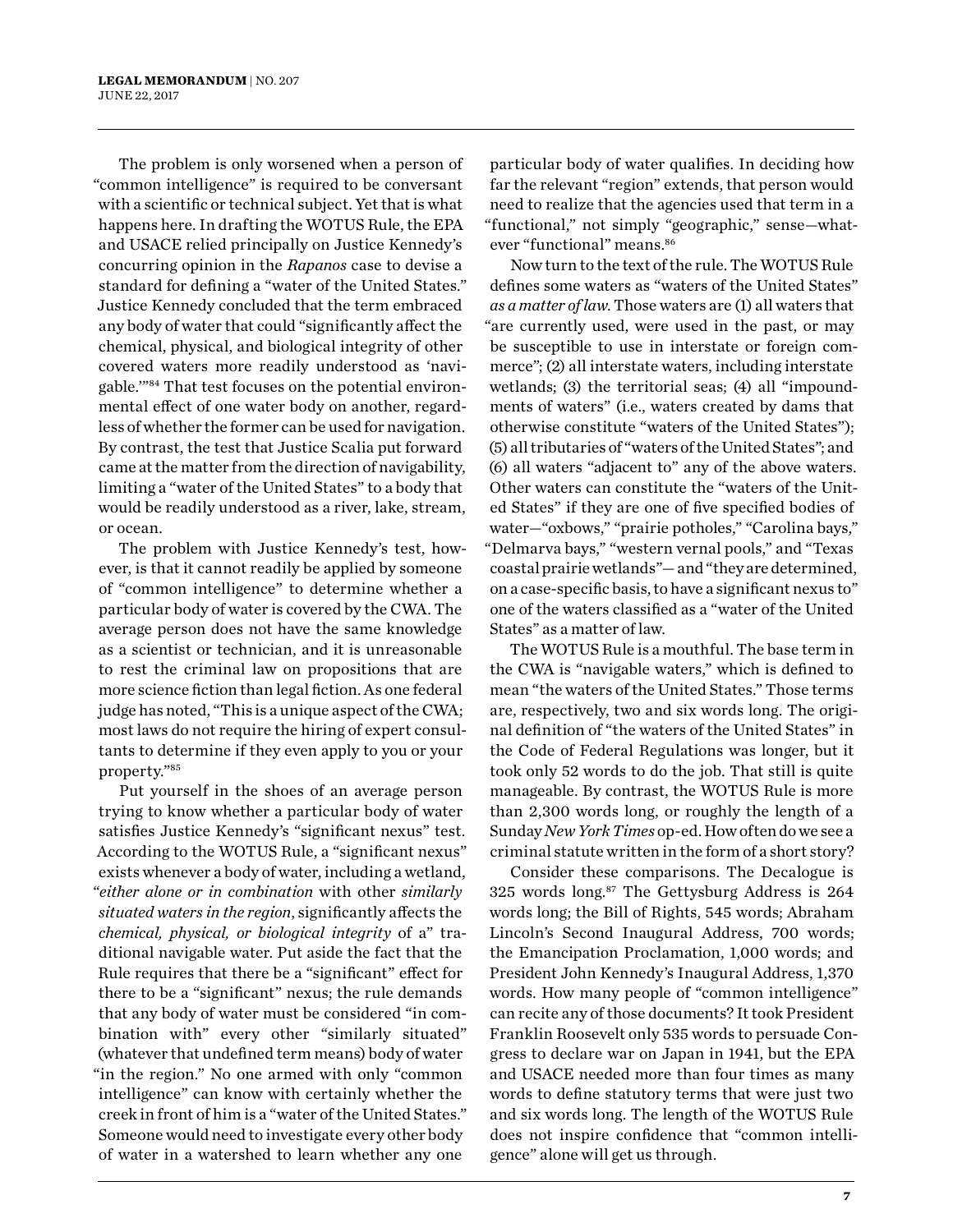Now read what the WOTUS Rule asks a person to know. Some of those waters—"oxbows," "prairie potholes," "Carolina bays," "Delmarva bays," "western vernal pools," and "Texas coastal prairie wetlands" are scarcely household words. To some people, the term "oxbow" refers to a U-shaped bend in a river; to others, it denotes vigilantism.<sup>88</sup> Perhaps people in the Southwest know a "prairie pothole" when they see one,<sup>89</sup> but people in northern areas (especially in the spring) have an entirely different understanding of a "pothole," whether one of the "prairie" or one of the "Gotham" varieties. Of course, those terms do not have the type of settled legal meaning that can limit a potentially vague term; if they did, the agencies would not have had to define them.

But the unfamiliarity of those terms to "ordinary folk" is not their worst feature. Under the terms of the WOTUS Rule, those terms constitute a "water of the United States" only "where they are determined, *on a case-specific basis*, to have a significant nexus to" a traditional navigable water, an interstate water, or the territorial sea. The italicized phrase requires a retrospective case-by-case determination whether a specific pond is a covered water. Consider for a second the implication of that requirement. It means that the average person may not know whether a particular body of water is a "water of the United States" until *after* being charged with a crime, because there may be no prior finding to that effect. As a result, that phrase is begging to be held unconstitutional under the Due Process Clause, which requires clarity in criminal laws, and also under the Ex Post Facto Clause, which prohibits retroactive criminal lawmaking. Why? Because the text of the rule admits that *some "waters of the United States" cannot be identified in advance*. But there is no need to rely simply on the implication of those terms, because the text of the rule makes that point expressly. The rule recites that it applies to "[a]ll waters which are currently used, *were used in the past*, or *may be susceptible to use* in interstate or foreign commerce." The rule therefore requires an average person to be not just a hydrologist, but a historian and soothsayer to boot.

The rule treats "interstate wetlands" as "waters of the United States" in every instance. The parent term "wetland," however, was not introduced into the lexicon by *McGuffey's Readers*. The 1978 version of the EPA–Corps' rule defined that term as "areas that are inundated or saturated by surface or

groundwater at a frequency and duration sufficient to support, and that under normal circumstances do support, a prevalence of vegetation typically adapted for life in saturated soil conditions."90 This seems straightforward—until you consider the subject more closely. It turns out that there are about two dozen types of "wetlands" depending on the part of the country at issue. As one scholar has noted:

Some common wetland types in North America include salt marsh, freshwater marsh, tidal marsh, alkali marsh, fen, wet meadow, wet prairie, alkali meadow, shrub swamp, muskeg, wet tundra, pocosin, mire, pothole, playa, salina, salt flat, tidal flat, vernal pool, bottomland hardwood swamp, river bottom, lowland, mangrove forest, and floodplain swamp.<sup>91</sup>

How many of those terms are familiar to the average American with only a high school diploma or a GED?

Even if you limit that term to its "common conception" of swamps, marshes, bogs, and similar areas, $92$ you are still left with the problem of identifying what land is and is not a "wetland."93 That is no mean feat because of a host of factors, such as the following:

"Although water is present for at least part of the time, the depth and duration of flooding varies considerably from wetland to wetland and from year to year."

"Wetlands are often located at the margins between deep water and terrestrial uplands, and are influenced by both systems."

"Wetland species (plants, animals, and microbes) range from those that have adapted to live in either wet or dry conditions (facultative), which makes difficult their use as wetland indicators, to those that adapted to only a wet environment (obligate)."

"Wetlands vary widely in size, ranging from small prairie potholes of a few hectares in size to large expanses of wetlands several hundred kilometers in area."

"Wetland location can vary greatly, from inland to coastal wetlands and from rural to urban regions."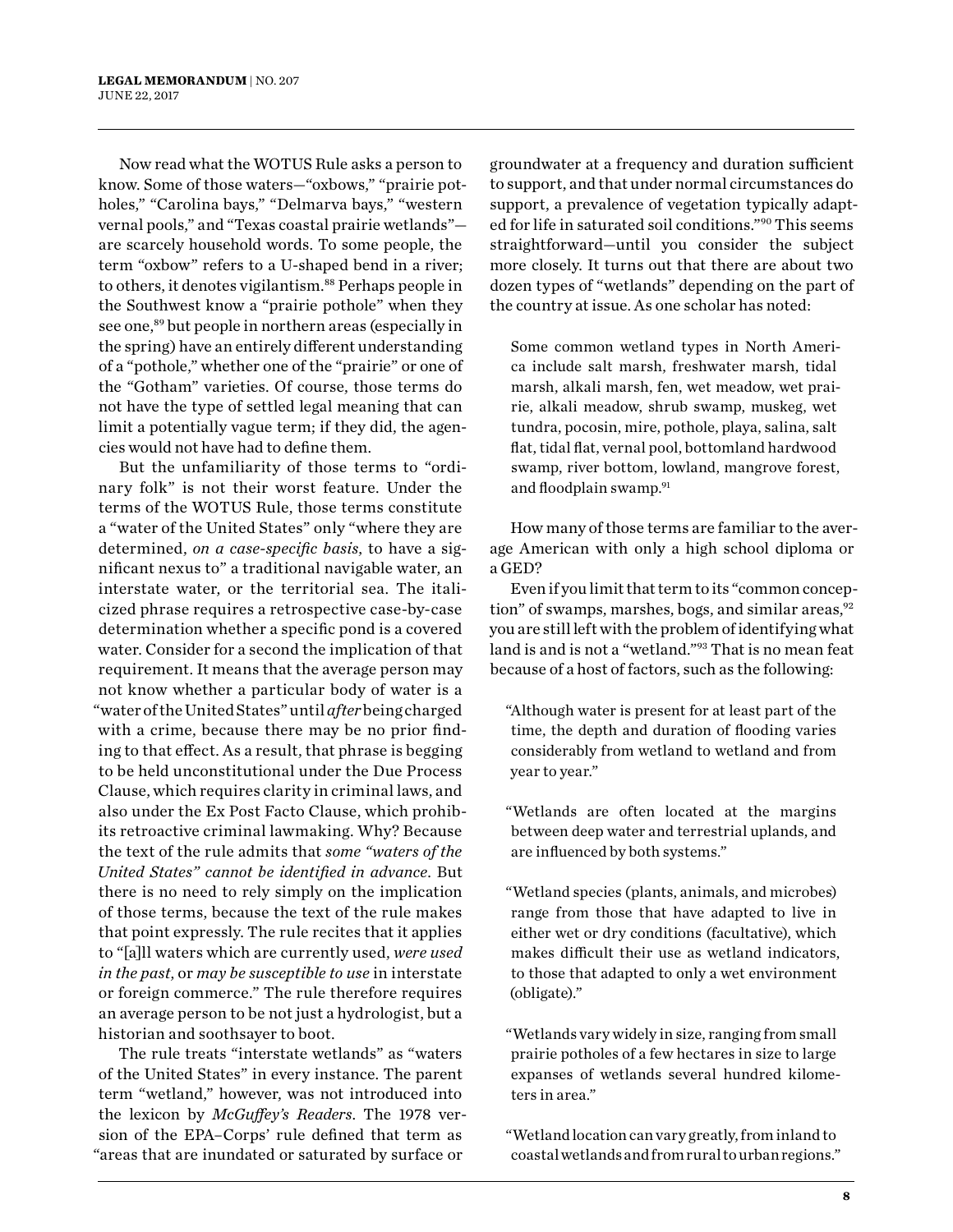"Wetland condition, or the degree to which a wetland has been modified by humans, varies greatly from region to region and from wetland to wetland."94

Consider what a law professor had to say about the usability of the above definition: "You could not take this definition out to the field and use it with any confidence to identify the dividing line between a wetland and an adjacent upland."95 And if that were not difficult enough, add the fact that different USACE offices can make very different determinations as to whether a parcel of land is a wetland and, if so, what its boundaries are:

The Corps is a decentralized agency, and individual districts (and individual regulators) may apply the "significant nexus" test broadly or narrowly. It depends on the amount of resources the agencies have, which in turn will influence how much data the agencies can collect. It depends on how aggressively the regulated community challenges assertions of jurisdiction. It also depends on whether the environmental community challenges decisions not to assert jurisdiction.<sup>96</sup>

#### As two scholars have explained:

A wetland definition that will prove satisfactory to all users has not yet been developed because the definition of wetlands depends on the objectives and the field of the user. Different definitions can be formulated by the geologist, soil scientist, hydrologist, biologist, ecologist, sociologist, economist, political scientist, public health scientist, and lawyer. This variance is a natural result of the differences in emphasis in the definer's training and of the different ways in which individual disciplines deal with wetlands.<sup>97</sup>

What is more, when promulgating the WOTUS Rule, the EPA and USACE acknowledged that "science does not provide bright line boundaries with respect to where 'water ends' for purposes of the CWA."98 Use of a term in a criminal law that cannot reasonably be applied in an even-handed manner by a person of ordinary intelligence leaves that person at sea as to how the term will be applied and encourages the type of problematic disuniformity that violates the equal protection considerations incorporated into the Due Process Clause.<sup>99</sup>

Turn now to a critical phrase in the WOTUS Rule: "a significant nexus" to a "water of the United States." That term does not have a settled common-law or contemporary meaning. If the terms in the definition in the rule were given their average, everyday meaning, the rule could treat as a "water of the United States" the rainwater collecting in the gutters of every home in America because that water, considered across the nation, certainly has a "significant nexus" with water found in a river or lake. If the phrase "waters of the United States" were read in some other manner, no one would know what it means, which guarantees that it fails the Void-for-Vagueness Doctrine. Yet it is impossible to believe that Congress empowered the EPA and USACE to tell homeowners how and how often to clean out their rain gutters because the water collecting in them has a hydrological tie to water that ends up in a river or lake.

The response from environmental groups to the above argument would go as follows: The relevant inquiry for purposes of the Void-for-Vagueness Doctrine is not whether it may be difficult to know what the law demands in a particular case, but rather whether the elements that the government must prove are themselves so opaque that no reasonable person would know what they mean. As Justice Scalia once explained, "What renders a statute vague is not the possibility that it will sometimes be difficult to determine whether the incriminating fact it establishes has been proved; but rather the indeterminacy of precisely what that fact is."100 Yes, knowing whether a particular body of water is a "water of the United States" might be difficult in some instances, but the question is whether there is sufficient evidence available to make that decision, not whether what is being asked of someone is to answer an unknowable issue. In any event, the argument goes, that term should be read broadly to ensure that the nation's waterways are neither obstructed nor polluted.

While facially reasonable, that response is ultimately unpersuasive. Start from the back end. One problem with that response stems from the Rule of Lenity. One of the oldest canons of statutory interpretation,101 the Rule of Lenity requires that ambiguous terms in criminal laws or regulations must be construed in favor of a defendant.<sup>102</sup> That is, when the government's and a defendant's interpretations of a criminal law are equally persuasive, the tie goes to the defendant.<sup>103</sup> The courts therefore cannot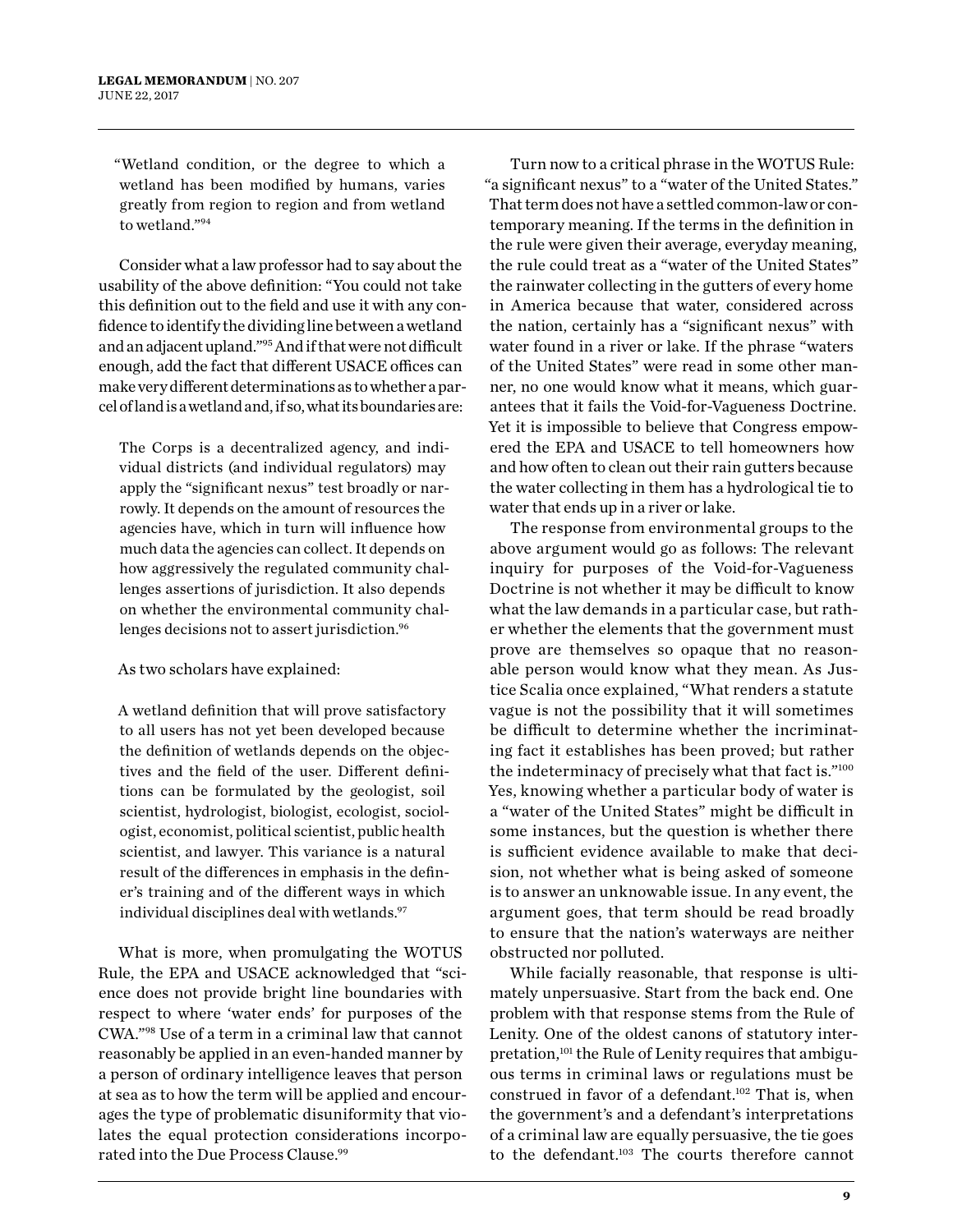read a criminal law broadly in order to ensure that no polluter can escape its terms. Moreover, the ex post facto problems raised by the second half of the WOTUS Rule—the five identified bodies of water that come under the CWA based on the facts and circumstances of each case—still remain. Those concerns are different from the ones underlying the Void-for-Vagueness Doctrine. In addition, the difficulty that even experts would have in uniformly applying the WOTUS Rule negates any likelihood that people of common intelligence can confidently apply that standard.

At the end of the day, the central problem raised by the WOTUS Rule is the average person's inability to know with confidence what is and is not a "water of the United States." There is a limit as to how far the government can push the boundaries of simple English in order to use the criminal law as an enforcement tool in a regulatory scheme. Society uses the criminal law to enforce the proscriptions that everyone knows by heart—"Do not murder, rape, rob, burgle, or swindle your fellow men and women"—not to punish individuals who cannot solve one of Hilbert's Problems.104 To draft *Wetlands: Characteristics and Boundaries*, the National Research Council of the National Academy of Sciences brought together 17 experts, all of whom held master's degrees, law degrees, or PhDs  $(12)$ ,<sup>105</sup> advanced degrees that only 12 percent of adults possess. As argued elsewhere:

Administrative regimes do not necessarily correspond to ethical codes. Regulatory laws deal with the actual or potentially injurious sequelae of industrialization regardless of whether the risks are ones that the average person would know from his or her common experience. In fact, it may well be that only experienced subject matter experts know the most serious risks. Congress establishes administrative programs because it has identified an important social or economic subject in need of regular supervision (for example, pharmaceuticals). To monitor that conduct, Congress creates an administrative agency (for example, the Food and Drug Administration), authorizes the agency to hire expert staff (for example, biochemists), directs it to monitor and govern that field and its participants (for example, manufacturers), and empowers the agency to deal with old or new problems through moral suasion, legal rules, or

enforcement actions (for example, press releases, regulations, seizure of adulterated drugs). But the highly scientific or technical nature of the subjects involved, as well as the evidence that must be considered in deciding whether regulation is necessary and appropriate, demands a level of education and training far above what the ordinary person possesses. It is reasonable to expect that the average person knows not to murder, rape, rob, or swindle someone else. It is unreasonable to assume that that average person has the same legal knowledge as an attorney, let alone that he has as much scientific expertise as an agency official with a doctorate in biochemistry.

That knowledge differential becomes particularly acute when lawmakers seek to deal with scientific or technical issues through the criminal law. Congress may use expansive language in a regulatory statute in order to delegate broad implementing authority to an agency so that it has the flexibility to respond to ongoing advances in medical knowledge. To ensure that the regulated community knows exactly what is forbidden and demanded, the agency in turn frequently uses technical or scientific terminology in its implementing regulations. It may take a team of lawyers and scientists to understand exactly what those regulations mean and precisely how to comply with them. That burden may not be onerous for a Fortune 100 company that has ample resources to retain attorneys and technicians for advice-giving purposes, but the difficulty of finding and understanding the relevant regulations can unfairly tax a small firm or the average person. In many cases it may be too much to expect that a reasonable person would be able to comprehend exactly what is and is not a crime.106

Can anyone reasonably believe that the government can make it a crime to flunk an exam in botany, ecology, hydrology, or organic chemistry?

#### **Possible Remedies for the WOTUS Rule's Shortcomings**

The Ex Post Facto Clause prohibits retroactive application of a new criminal law, so the second half of the WOTUS Rule could not be applied in any instance in which there has been no clear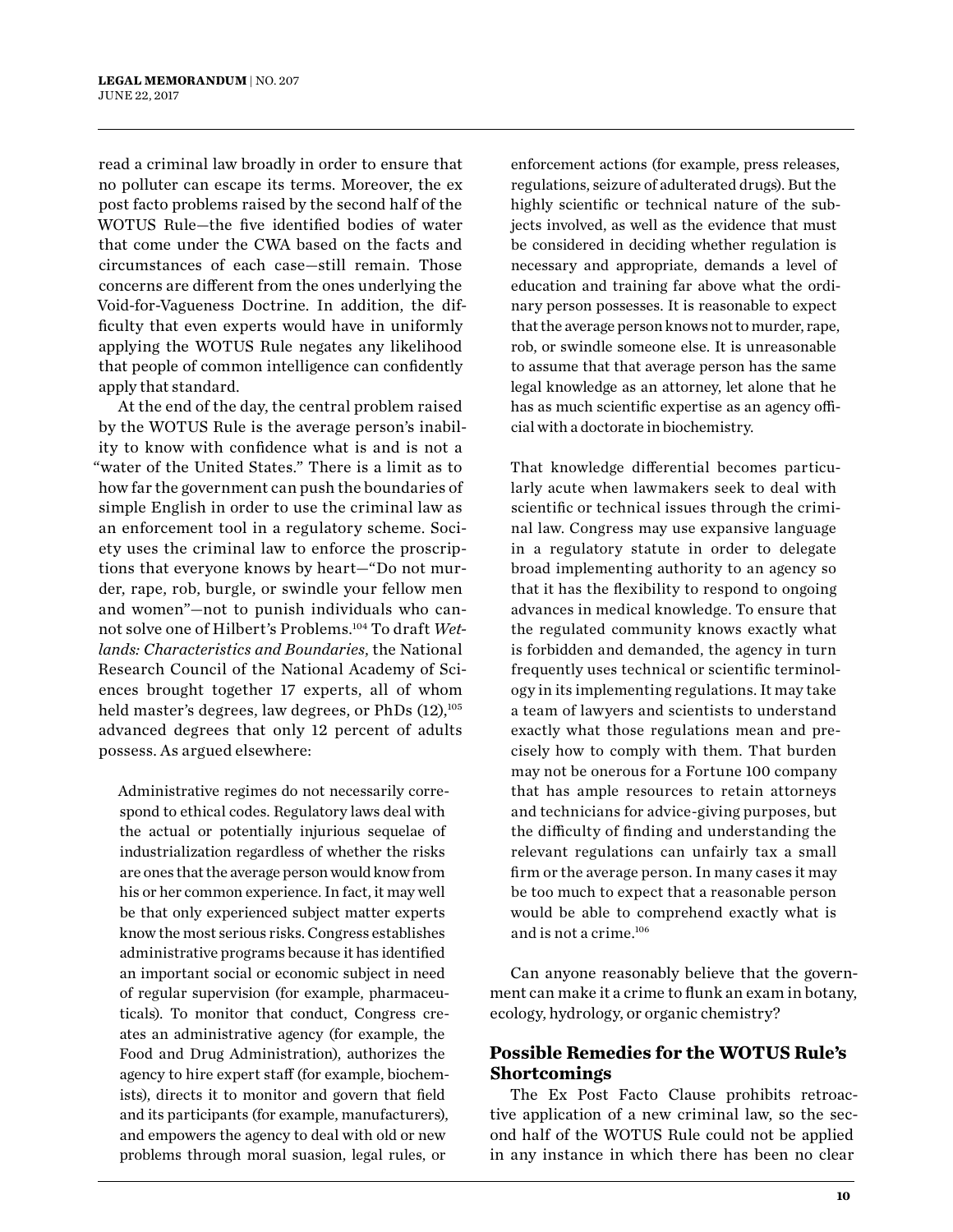determination that a particular body of water qualifies under the CWA as a "water of the United States." By contrast, the Due Process Clause's Void-for-Vagueness Doctrine would prohibit the second half of the WOTUS Rule from being applied in any case, retrospectively or prospectively, because it deems void any criminal law that an average person cannot understand. Ordinarily, therefore, because a statute or regulation must be read the same way in either a criminal or a civil case, the second half of the WOTUS Rule would be unenforceable in either type of action. But it might be possible to salvage that portion of the WOTUS Rule by interpreting it in a manner that the average person could readily understand.

That is the approach that the Supreme Court took in *Skilling v. United States*. <sup>107</sup> *Skilling* involved a prosecution under the federal mail fraud act, a statute that made it a crime to engage in "any scheme or artifice to defraud, or for obtaining money or property by means of false or fraudulent pretenses, representations, or promises."108 The lower federal courts had transformed that statute into a general anticorruption act by making it a crime to engage in chicanery that had the effect of depriving the public of the "honest services" of a government official. The Supreme Court rejected that "honest services" theory in McNally v. United States,<sup>109</sup> but Congress amended the act to define the term "scheme or artifice to defraud to include a scheme or artifice to deprive another of the intangible right of honest services."<sup>110</sup> The meaning of that term bedeviled the lower federal courts, and the Supreme Court in *Skilling v. United States*<sup>111</sup> took on the burden of defining it. Justice Scalia, joined by Justices Clarence Thomas and Anthony Kennedy, concluded that the term could not be reasonably defined and was unconstitutionally vague, $112$  but the majority went down another route. The majority concluded that the statute could and should be construed in a manner that rendered it constitutional by limiting it to the "solid core" of pre-*McNally* case law, all of which involved bribery or kickbacks.113 As the majority explained, "there is no doubt that Congress intended [the mail fraud act] to reach *at least* bribes and kickbacks. Reading the statute to proscribe a wider range of offensive conduct, we acknowledge, would raise the due process concerns underlying the vagueness doctrine." 114 To sidestep vagueness problems, the majority held that the statute "criminalizes *only* the bribe-and-kickback core

of the pre-*McNally* case law"115 and read the phrase "the intangible right of honest services" to mean only bribery and kickbacks even though neither of those terms appears in the statute.

Could the Supreme Court follow a similar path here? Is there a way to read the WOTUS Rule that avoids the ex post facto, vagueness, and equal protection problems noted above? It seems that there is: The Court could read the rule to contain a Canoe, Raft, or Ark requirement in order for a body of water to constitute a "water of the United States." There also may be other constructions of the rule that avoid the constitutional problems discussed in this paper, but the Canoe, Raft, or Ark Rule should go a long way toward resolving the vagueness problem.

#### **The Framers' Understanding of the Term "Commerce"**

Much of the debate over the term "waters of the United States" parallels the debate over the proper interpretation of the Commerce Clause of Article I of the Constitution.<sup>116</sup> That debate has been ongoing for nearly two hundred years.<sup>117</sup> Today, however, there is a renewed interest in it.<sup>118</sup>

What we know for certain is that the Framers were familiar with commerce, both international and domestic.119 Throughout the colonial period, England had a comparative advantage in manufactured goods and used the mercantile system to the mother country's advantage.120 By contrast, the colonies had a comparable advantage in certain foodstuffs (e.g., rice); raw materials (e.g., indigo); and, most important, lumber (e.g., pine trees). Some of the surplus food production went to cities, such as Philadelphia and New York City,<sup>121</sup> and some made its way to Caribbean markets.<sup>122</sup> "Flour did for the colonial and early American economy what oil does today for many Middle Eastern countries."123

Nor was food the only profitable export. By the 17th century, England began to experience a shortage of wood for ships and home heating. To make up for the shortfall, England exploited the colonial forests, particularly ones with tall pine trees, which made excellent masts.124 New England cities even developed a shipbuilding industry to compete with the one found in England.<sup>125</sup>

To reach an entrepôt or destination, food and timber generally had to be transported by river. Land transport was very costly, especially before invention of the Conestoga wagon, so only rural locations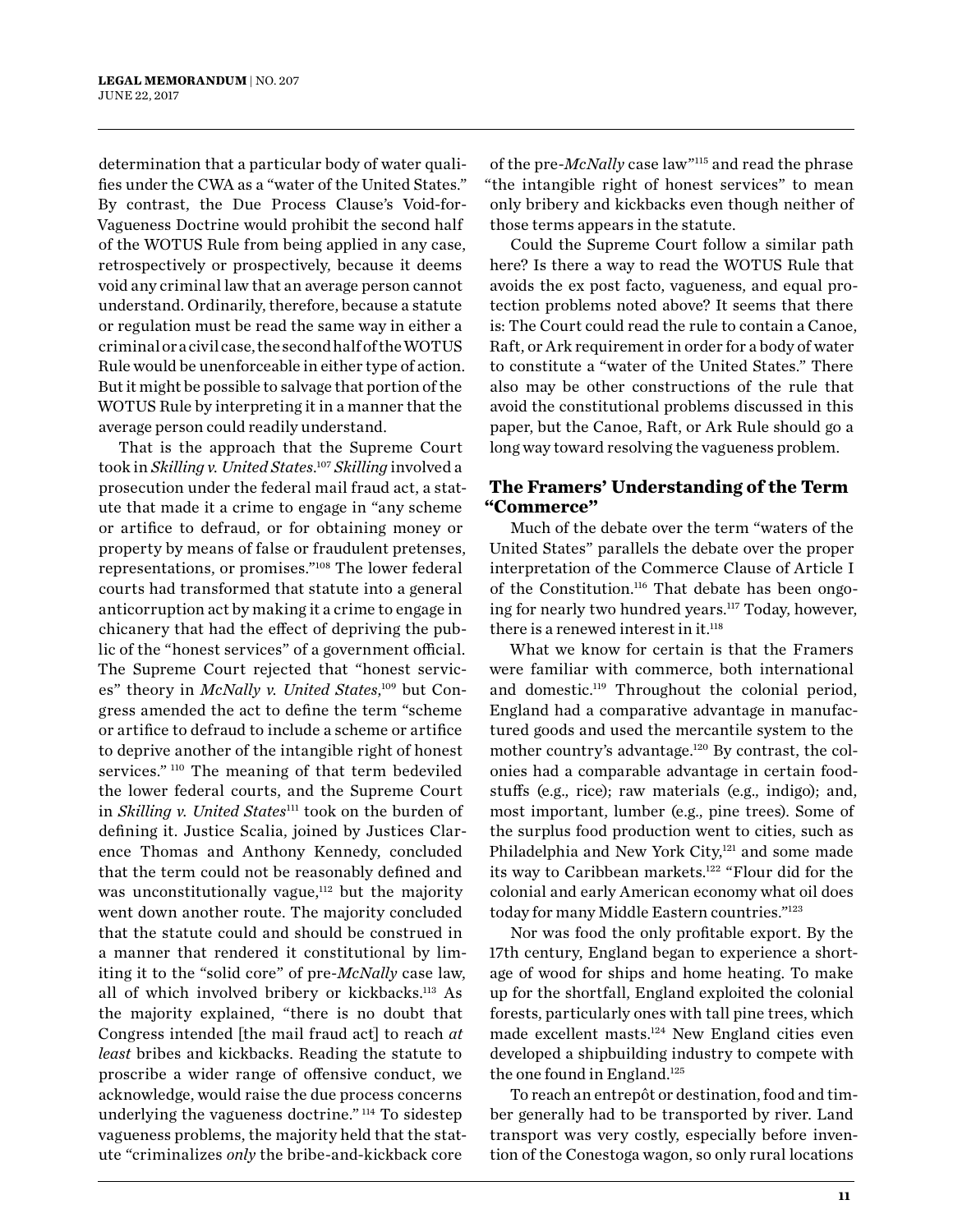near navigable waterways could market raw materials and foodstuffs.126 In Pennsylvania, for example, "the only way farmers, millers, miners and lumbermen could move their products to market was to use the creeks and rivers."127 The colonists were familiar with the process of waterborne transportation, however, having learned it from the Swedes, Germans, and French, who developed the technique of moving heavy loads downstream, a practice that the early settlers brought with them to the New World.<sup>128</sup> Rafts, arks, and Durham boats were commonly used for transport; even dugout canoes could be brought into service if need be.<sup>129</sup>

Not every location, however, made river transport relatively easy. The rivers in the New England colonies were shallow and filled with rapids, but the waterways in the mid-Atlantic and Southern colonies were navigable upstream for 100 miles or more.<sup>130</sup> Some English and Scottish merchants travelled upstream to riverside plantations to purchase rice or tobacco and to leave behind manufactured goods ordered by the owner.<sup>131</sup>

The Framers' generation fully understood that foreign-bound and domestically bound goods were transported by water. Speakers at the Constitutional Convention of 1787 and the state ratification debates often referred to the need to protect waterborne trade, and Alexander Hamilton referred to the combined value of the two enterprises in the *Federalist Papers*. 132 As Georgetown Law Professor Randy Barnett has concluded, those sources "make clear the [Framers'] intention to subject shipping and navigation to the regulation of Congress."133 That intent should help the EPA and USACE to devise a rule that would go a long way toward eliminating the proposed WOTUS Rule's vagueness problems.

#### **The Ark, Raft, or Dugout Canoe Rule**

The lesson of that history is that it is possible to interpret the term "waters of the United States" in a way that renders the concept readily understandable to the average person while remaining faithful to the Framers understanding of commerce: In order for a water to be a "water of the United States," it must not only be connected to an interstate water and capable of contributing to international or interstate commerce, but also be navigable. One way to determine whether a water body qualifies is whether it will support the use of an ark, raft, or dugout canoe to reach one of the traditional forms of United States

waters such as the Ohio, Mississippi, or Missouri Rivers or one of the Great Lakes.

Those were the three waterborne devices that the colonists most often used to transport heavy goods downstream. At a time when there were few roads and the transportation of heavy goods by land was both cumbersome and slow, arks, rafts, and dugout canoes enabled settlers to bring with them the items necessary for survival in the wilderness and later to ship to market whatever produce they could raise or goods they could make where they landed. Americans from the late 17th to early 18th centuries would readily have associated navigability with arks, rafts, and dugout canoes because they could and did use them regularly where the water could be used for transportation.

That historical phenomenon is important for the issue confronting the EPA and Corps today. If a person can use an ark, raft, or dugout canoe to go from one particular water body (Water Body A) to a different one (Water Body B) that clearly *is* a traditional "water of the United States," then the first body of water not only qualifies under the CWA, but also can be readily understood by the average person to constitute a navigable water. An Ark, Raft, and Dugout Canoe Rule would satisfy the requirements of both the Commerce Clause and the Due Process Clause and allow the federal government to protect from pollution the waters that the Framers would have understood as falling within federal regulatory authority.

#### **Conclusion**

The breadth and complexity of the WOTUS Rule exceed the limitations that the law can demand of a "person of ordinary intelligence." In fact, it may tax the ability of geologists, hydrologists, or botanists, let alone lawyers and judges, to define its scope. It is possible, however, to construe the term "waters of the United States" in a manner that remains faithful to its Commerce Clause origins and is readily applicable by the average person. That construction—a body of water that can be used by ark, raft, or boat to reach a traditional navigable water—allows the federal government to protect navigation and the water quality of much of the nation's creeks, rivers, streams, and lakes without putting the average member of the public at risk of violating the criminal law.

*—Paul J. Larkin, Jr., is Senior Legal Research Fellow in the Edwin Meese III Center for Legal and Judicial Studies, of the Institute for Constitutional Government, at The Heritage Foundation.*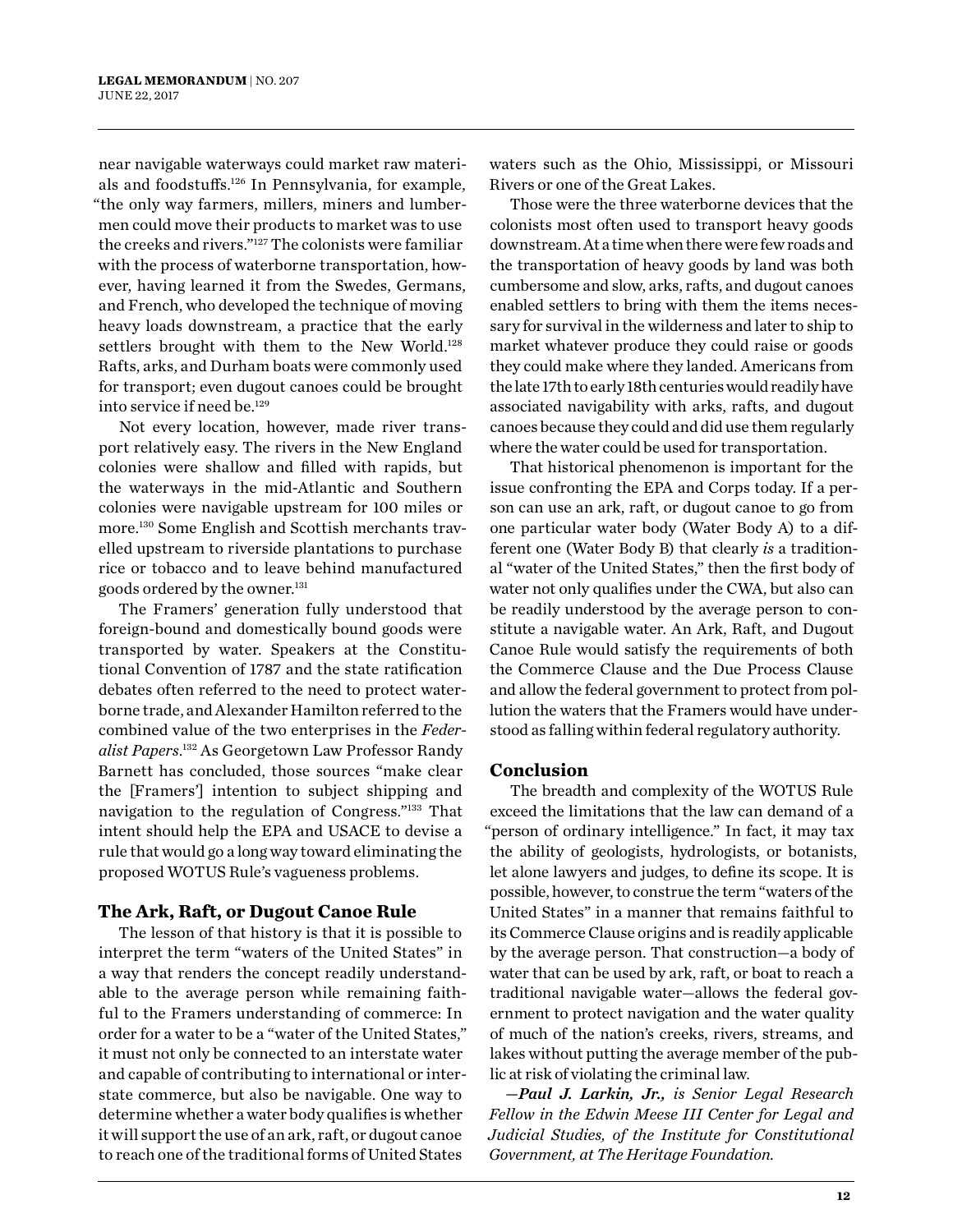## Appendix

#### **The Final 2015 Clean Water Rule: Definition of "Waters of the United States"**

For the purpose of this regulation these terms are defined as follows:

(a) For purposes of the Clean Water Act, 33 U.S.C. 1251 et seq. and its implementing regulations, subject to the exclusions in paragraph (b) of this section, the term "waters of the United States" means:

(1) All waters which are currently used, were used in the past, or may be susceptible to use in interstate or foreign commerce, including all waters which are subject to the ebb and flow of the tide;

(2) All interstate waters, including interstate wetlands;

(3) The territorial seas;

(4) All impoundments of waters otherwise identified as waters of the United States under this section;

(5) All tributaries, as defined in paragraph (c)(3) of this section, of waters identified in paragraphs (a) (1) through (3) of this section;

(6) All waters adjacent to a water identified in paragraphs (a)(1) through (5) of this section, including wetlands, ponds, lakes, oxbows, impoundments, and similar waters;

(7) All waters in paragraphs (a)(7)(i) through (v) of this section where they are determined, on a casespecific basis, to have a significant nexus to a water identified in paragraphs (a)(1) through (3) of this section. The waters identified in each of paragraphs  $(a)(7)(i)$  through  $(v)$  of this section are similarly situated and shall be combined, for purposes of a significant nexus analysis, in the watershed that drains to the nearest water identified in paragraphs (a)(1) through (3) of this section. Waters identified in this paragraph shall not be combined with waters identified in paragraph (a)(6) of this section when performing a significant nexus analysis. If waters identified in this paragraph are also an adjacent water under paragraph (a)(6), they are an adjacent water and no case-specific significant nexus analysis is required.

(i) Prairie potholes. Prairie potholes are a complex of glacially formed wetlands, usually occurring in depressions that lack permanent natural outlets, located in the upper Midwest.

(ii) Carolina bays and Delmarva bays. Carolina bays and Delmarva bays are ponded, depressional wetlands that occur along the Atlantic coastal plain.

(iii) Pocosins. Pocosins are evergreen shrub and tree dominated wetlands found predominantly along the Central Atlantic coastal plain.

(iv) Western vernal pools. Western vernal pools are seasonal wetlands located in parts of California and associated with topographic depression, soils with poor drainage, mild, wet winters and hot, dry summers.

(v) Texas coastal prairie wetlands. Texas coastal prairie wetlands are freshwater wetlands that occur as a mosaic of depressions, ridges, intermound flats, and mima mound wetlands located along the Texas Gulf Coast.

(8) All waters located within the 100-year floodplain of a water identified in paragraphs (a)(1) through (3) of this section and all waters located within 4,000 feet of the high tide line or ordinary high water mark of a water identified in paragraphs (a)(1) through (5) of this section where they are determined on a case-specific basis to have a significant nexus to a water identified in paragraphs (a)(1) through (3) of this section. For waters determined to have a significant nexus, the entire water is a water of the United States if a portion is located within the 100-year floodplain of a water identified in paragraphs (a)(1) through (3) of this section or within 4,000 feet of the high tide line or ordinary high water mark. Waters identified in this paragraph shall not be combined with waters identified in paragraph (a)(6) of this section when performing a significant nexus analysis. If waters identified in this paragraph are also an adjacent water under paragraph (a)(6), they are an adjacent water and no case-specific significant nexus analysis is required.

(b) The following are not "waters of the United States" even where they otherwise meet the terms of paragraphs (a)(4) through (8) of this section.

(1) Waste treatment systems, including treatment ponds or lagoons designed to meet the requirements of the Clean Water Act.

(2) Prior converted cropland. Notwithstanding the determination of an area's status as prior converted cropland by any other Federal agency, for the purposes of the Clean Water Act, the final authority regarding Clean Water Act jurisdiction remains with EPA.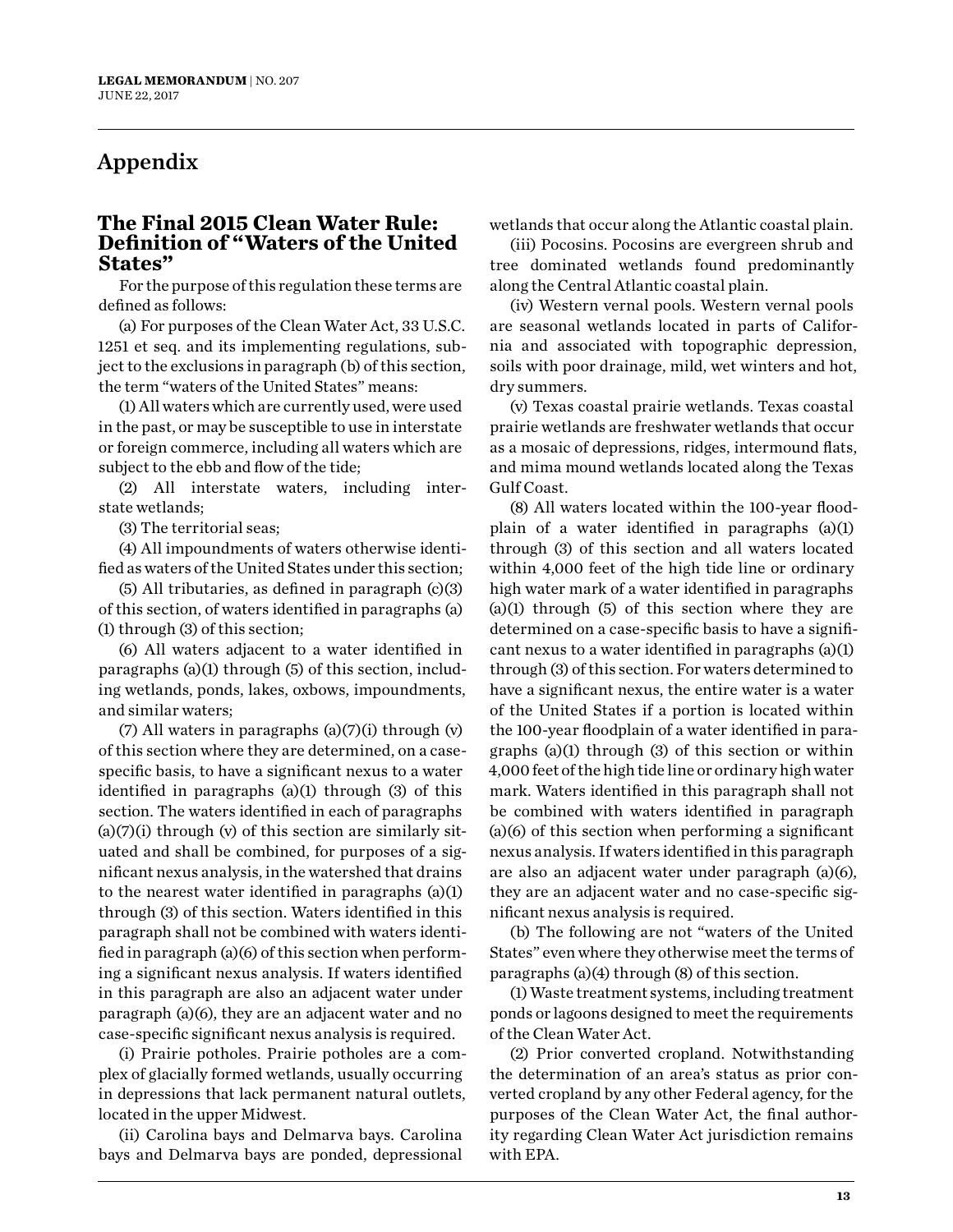(3) The following ditches:

(i) Ditches with ephemeral flow that are not a relocated tributary or excavated in a tributary.

(ii) Ditches with intermittent flow that are not a relocated tributary, excavated in a tributary, or drain wetlands.

(iii) Ditches that do not flow, either directly or through another water, into a water identified in paragraphs (a)(1) through (3) of this section.

(4) The following features:

(i) Artificially irrigated areas that would revert to dry land should application of water to that area cease;

(ii) Artificial, constructed lakes and ponds created in dry land such as farm and stock watering ponds, irrigation ponds, settling basins, fields flooded for rice growing, log cleaning ponds, or cooling ponds;

(iii) Artificial reflecting pools or swimming pools created in dry land;

(iv) Small ornamental waters created in dry land;

(v) Water-filled depressions created in dry land incidental to mining or construction activity, including pits excavated for obtaining fill, sand, or gravel that fill with water;

(vi) Erosional features, including gullies, rills, and other ephemeral features that do not meet the definition of tributary, non-wetland swales, and lawfully constructed grassed waterways; and

(vii) Puddles.

(5) Groundwater, including groundwater drained through subsurface drainage systems.

(6) Stormwater control features constructed to convey, treat, or store stormwater that are created in dry land.

(7) Wastewater recycling structures constructed in dry land; detention and retention basins built for wastewater recycling; groundwater recharge basins; percolation ponds built for wastewater recycling; and water distributary structures built for wastewater recycling.

(c) Definitions. In this section, the following definitions apply:

(1) Adjacent. The term adjacent means bordering, contiguous, or neighboring a water identified in paragraphs (a)(1) through (5) of this section, including waters separated by constructed dikes or barriers, natural river berms, beach dunes, and the like. For purposes of adjacency, an open water such as a pond or lake includes any wetlands within or abutting its ordinary high water mark. Adjacency is not

limited to waters located laterally to a water identified in paragraphs (a)(1) through (5) of this section. Adjacent waters also include all waters that connect segments of a water identified in paragraphs (a)(1) through (5) or are located at the head of a water identified in paragraphs (a)(1) through (5) of this section and are bordering, contiguous, or neighboring such water. Waters being used for established normal farming, ranching, and silviculture activities (33 U.S.C. 1344(f)) are not adjacent.

(2) Neighboring. The term neighboring means:

(i) All waters located within 100 feet of the ordinary high water mark of a water identified in paragraphs (a)(1) through (5) of this section. The entire water is neighboring if a portion is located within 100 feet of the ordinary high water mark;

(ii) All waters located within the 100-year floodplain of a water identified in paragraphs (a)(1) through (5) of this section and not more than 1,500 feet from the ordinary high water mark of such water. The entire water is neighboring if a portion is located within 1,500 feet of the ordinary high water mark and within the 100-year floodplain;

(iii) All waters located within 1,500 feet of the high tide line of a water identified in paragraphs  $(a)(1)$  or  $(a)(3)$  of this section, and all waters within 1,500 feet of the ordinary high water mark of the Great Lakes. The entire water is neighboring if a portion is located within 1,500 feet of the high tide line or within 1,500 feet of the ordinary high water mark of the Great Lakes.

(3) Tributary and tributaries. The terms tributary and tributaries each mean a water that contributes flow, either directly or through another water (including an impoundment identified in paragraph (a)(4) of this section), to a water identified in paragraphs (a)(1) through (3) of this section that is characterized by the presence of the physical indicators of a bed and banks and an ordinary high water mark. These physical indicators demonstrate there is volume, frequency, and duration of flow sufficient to create a bed and banks and an ordinary high water mark, and thus to qualify as a tributary. A tributary can be a natural, man-altered, or man-made water and includes waters such as rivers, streams, canals, and ditches not excluded under paragraph (b) of this section. A water that otherwise qualifies as a tributary under this definition does not lose its status as a tributary if, for any length, there are one or more constructed breaks (such as bridges, culverts, pipes,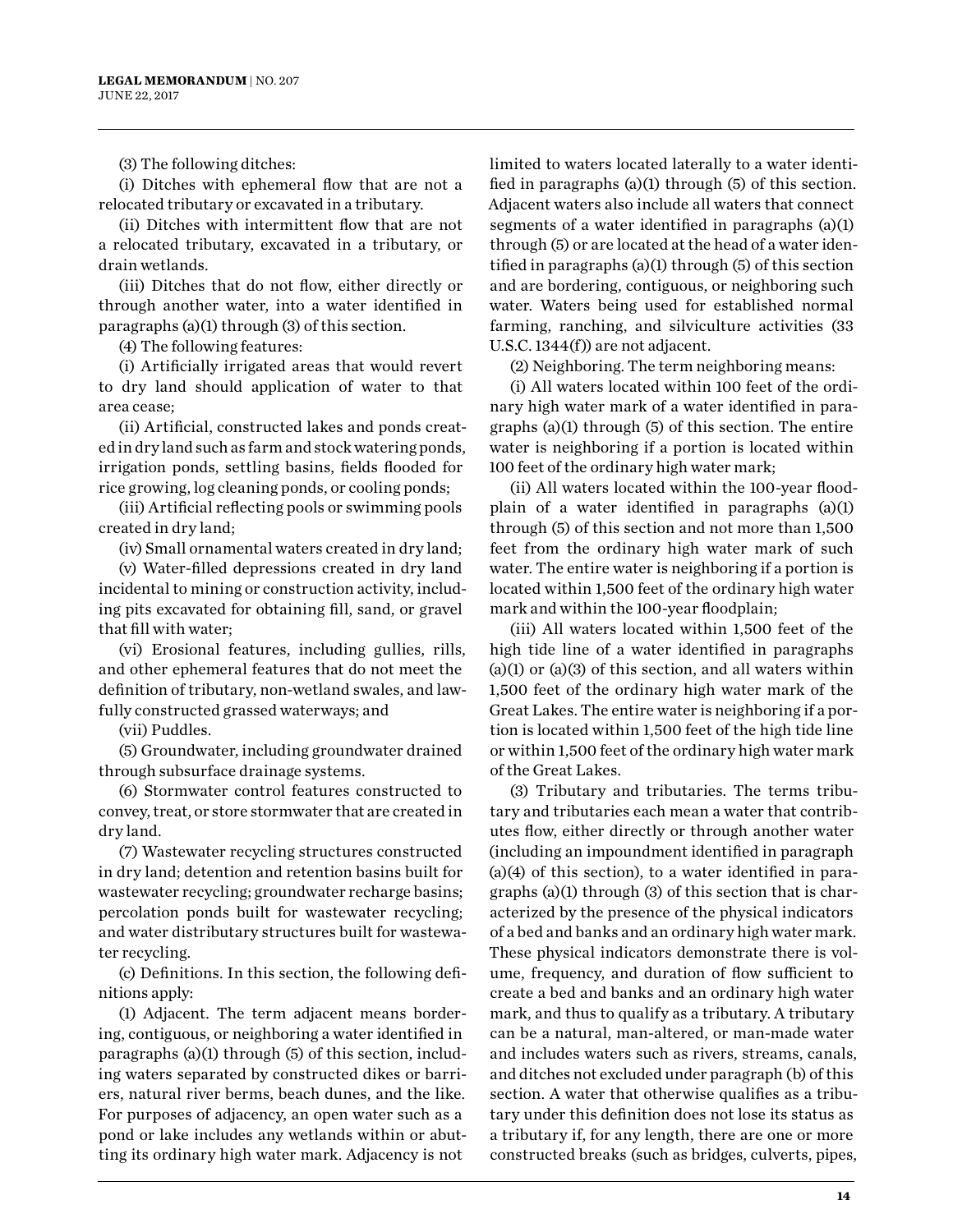or dams), or one or more natural breaks (such as wetlands along the run of a stream, debris piles, boulder fields, or a stream that flows underground) so long as a bed and banks and an ordinary high water mark can be identified upstream of the break. A water that otherwise qualifies as a tributary under this definition does not lose its status as a tributary if it contributes flow through a water of the United States that does not meet the definition of tributary or through a non-jurisdictional water to a water identified in paragraphs (a)(1) through (3) of this section.

(4) Wetlands. The term wetlands means those areas that are inundated or saturated by surface or groundwater at a frequency and duration sufficient to support, and that under normal circumstances do support, a prevalence of vegetation typically adapted for life in saturated soil conditions. Wetlands generally include swamps, marshes, bogs, and similar areas.

(5) Significant nexus. The term significant nexus means that a water, including wetlands, either alone or in combination with other similarly situated waters in the region, significantly affects the chemical, physical, or biological integrity of a water identified in paragraphs (a)(1) through (3) of this section. The term "in the region" means the watershed that drains to the nearest water identified in paragraphs (a)(1) through (3) of this section. For an effect to be significant, it must be more than speculative or insubstantial. Waters are similarly situated when they function alike and are sufficiently close to function together in affecting downstream waters. For purposes of determining whether or not a water has a significant nexus, the water's effect on downstream paragraph (a)(1) through (3) waters shall be assessed by evaluating the aquatic functions identified in paragraphs  $(c)(5)(i)$  through  $(ix)$  of this section. A water has a significant nexus when any single function or combination of functions performed by the water, alone or together with similarly situated waters in the region, contributes significantly to the chemical, physical, or biological integrity of the nearest water identified in paragraphs (a)(1) through (3) of this section. Functions relevant to the significant nexus evaluation are the following:

(i) Sediment trapping,

(ii) Nutrient recycling,

(iii) Pollutant trapping, transformation, filtering, and transport,

(iv) Retention and attenuation of flood waters,

(v) Runoff storage,

(vi) Contribution of flow,

(vii) Export of organic matter,

(viii) Export of food resources, and

(ix) Provision of life cycle dependent aquatic habitat (such as foraging, feeding, nesting, breeding, spawning, or use as a nursery area) for species located in a water identified in paragraphs (a)(1) through (3) of this section.

(6) Ordinary high water mark. The term ordinary high water mark means that line on the shore established by the fluctuations of water and indicated by physical characteristics such as a clear, natural line impressed on the bank, shelving, changes in the character of soil, destruction of terrestrial vegetation, the presence of litter and debris, or other appropriate means that consider the characteristics of the surrounding areas.

(7) High tide line. The term high tide line means the line of intersection of the land with the water's surface at the maximum height reached by a rising tide. The high tide line may be determined, in the absence of actual data, by a line of oil or scum along shore objects, a more or less continuous deposit of fine shell or debris on the foreshore or berm, other physical markings or characteristics, vegetation lines, tidal gages [*sic*], or other suitable means that delineate the general height reached by a rising tide. The line encompasses spring high tides and other high tides that occur with periodic frequency but does not include storm surges in which there is a departure from the normal or predicted reach of the tide due to the piling up of water against a coast by strong winds such as those accompanying a hurricane or other intense storm.

(d) The term tidal waters means those waters that rise and fall in a predictable and measurable rhythm or cycle due to the gravitational pulls of the moon and sun. Tidal waters end where the rise and fall of the water surface can no longer be practically measured in a predictable rhythm due to masking by hydrologic, wind, or other effects.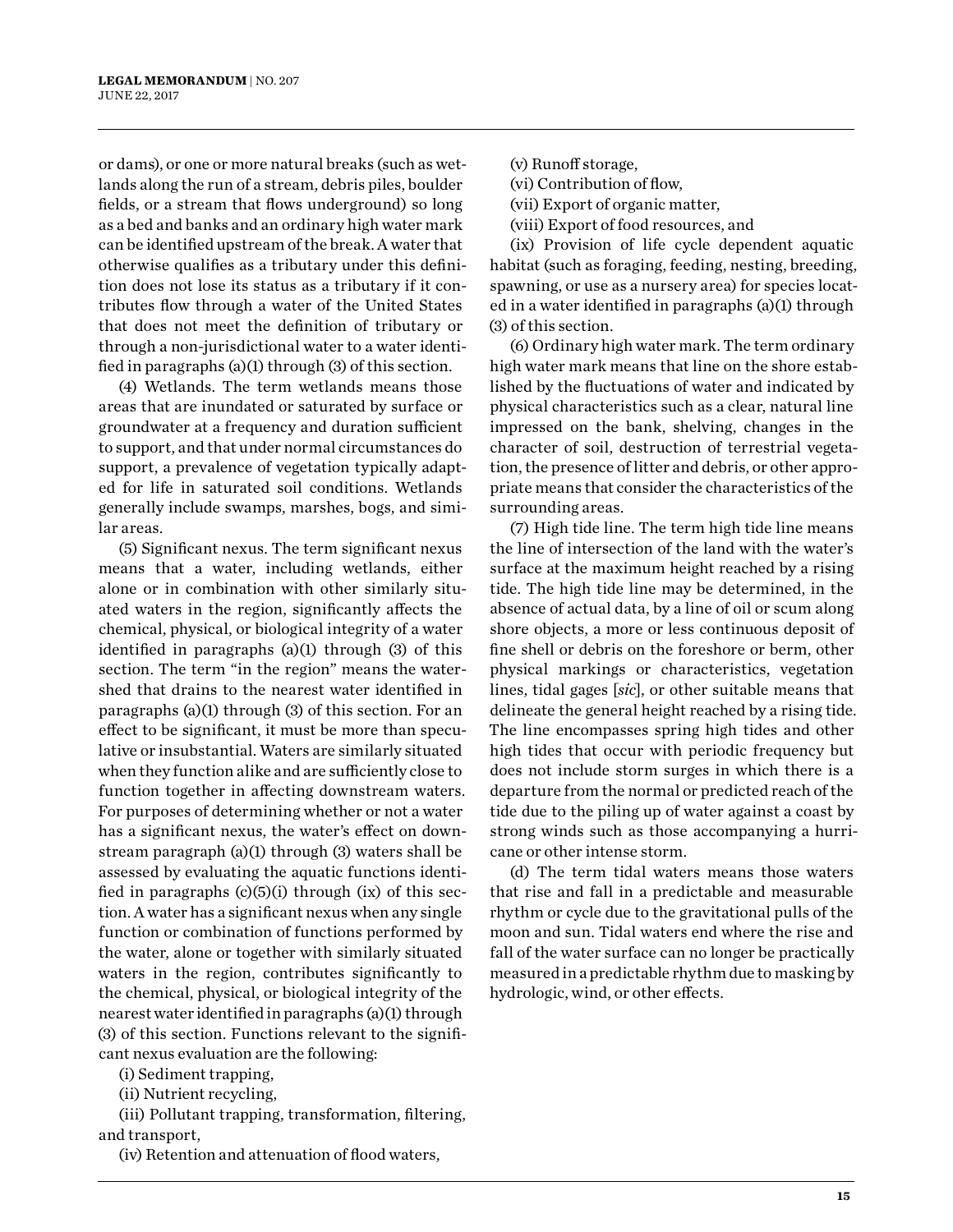## Endnotes

- 1. *See* The White House, Executive Orders, whitehouse.gov (last accessed Apr. 6, 2017) (collecting Executive Orders), https://www.whitehouse.gov/briefing-room/presidential-actions/executive-orders.
- 2. Exec. Order No. 13778, Restoring the Rule of Law, Federalism, and Economic Growth by Reviewing the "Waters of the United States" Rule, 82 Fed. Reg. 12,497 (Feb. 28, 2017).
- 3. *See* Clean Water Rule: Definition of "Waters of the United States," 80 Fed. Reg. 37,054 (June 29, 2015).
- 4. *In re*: EPA & DOD Final Rule; "Clean Water Rule: Definition of Waters of the United States," Nos. 15-3799 *et al*. (6th Cir. Oct. 9, 2015).
- 5. *See*, *e.g*., Amy Harder, *EPA Adds Smaller Waterways, Wetlands to Federal Supervision*, Wall. St. J. (May 27, 2015) ("The Obama administration issued a rule on Wednesday putting more small bodies of water and wetlands under federal protection to ensure clean drinking supplies, a move that has riled some lawmakers and business and farming groups…. Lawmakers from rural states and a coalition of interest groups, including the American Farm Bureau and the Portland Cement Association that represents cement manufacturers, have criticized the water rule, saying it could ultimately apply to bodies of water as small as ditches. They called it evidence of what they claim is bureaucratic overreach by the administration. Lawsuits challenging the final rule are expected…. EPA officials say the rule is necessary to clarify which waters should fall under the protection of the federal Clean Water Act of 1972 after two Supreme Court rulings, in 2001 and 2006, called into question whether and to what extent 60% of U.S. waterways, especially streams and wetlands, should fall under federal jurisdiction."), https://www.wsj.com/articles/obama-administration-adds-waterways-wetlands-to-federal-control-1432740942.
- 6. *See*, *e.g*., Ilan Wurman, *Toward Constitutional Administration*, 27 Nat'l Aff. 72, 72 (Spring 2016) ("[I]n May [2015], the Environmental Protection Agency unilaterally increased its own power by ruling that its regulations now apply to nearly any body of water in America that can influence waters downstream.").
- 7. *See* WOTUS Exec. Order § 1 ("Policy. It is in the national interest to ensure that the Nation's navigable waters are kept free from pollution, while at the same time promoting economic growth, minimizing regulatory uncertainty, and showing due regard for the roles of the Congress and the States under the Constitution."); *i*d. § 2 ("(a) The Administrator of the Environmental Protection Agency (Administrator) and the Assistant Secretary of the Army for Civil Works (Assistant Secretary) shall review the final rule entitled 'Clean Water Rule: Definition of "Waters of the United States,"' 80 Fed. Reg. 37054 (June 29, 2015), for consistency with the policy set forth in section 1 of this order and publish for notice and comment a proposed rule rescinding or revising the rule, as appropriate and consistent with law. [¶] (b) The Administrator, the Assistant Secretary, and the heads of all executive departments and agencies shall review all orders, rules, regulations, guidelines, or policies implementing or enforcing the final rule listed in subsection (a) of this section for consistency with the policy set forth in section 1 of this order and shall rescind or revise, or publish for notice and comment proposed rules rescinding or revising, those issuances, as appropriate and consistent with law and with any changes made as a result of a rulemaking proceeding undertaken pursuant to subsection (a) of this section.").
- 8. 547 U.S. 715 (2006); *see* WOTUS Exec. Order § 3 ("Definition of 'Navigable Waters' in Future Rulemaking. In connection with the proposed rule described in section 2(a) of this order, the Administrator and the Assistant Secretary shall consider interpreting the term 'navigable waters,' as defined in 33 U.S.C. 1362(7), in a manner consistent with the opinion of Justice Antonin Scalia in Rapanos v. United States, 547 U.S. 715 (2006).").
- 9. *See infra* notes 46–52 and accompanying text.
- 10. 467 U.S. 837 (1984); *see* Paul J. Larkin, Jr., *The World After* Chevron, Heritage Found. Legal Memorandum No. 186 (Sept. 8, 2016), http://thf-reports.s3.amazonaws.com/2016/LM-186.pdf.
- 11. 5 U.S. (1 Cranch) 137 (1803).
- 12. *Id*. at 177.
- 13. *Chevron*, 467 U.S. at 842.
- 14. *Id*. at 842–43 ("When a court reviews an agency's construction of the statute which it administers, it is confronted with two questions. First, always, is the question whether Congress has directly spoken to the precise question at issue. If the intent of Congress is clear, that is the end of the matter; for the court, as well as the agency, must give effect to the unambiguously expressed intent of Congress.") (footnote omitted).
- 15. *Id*. at 843.
- 16. *Id*. ("If, however, the court determines Congress has not directly addressed the precise question at issue, the court does not simply impose its own construction on the statute, as would be necessary in the absence of an administrative interpretation. Rather, if the statute is silent or ambiguous with respect to the specific issue, the question for the court is whether the agency's answer is based on a permissible construction of the statute.") (footnotes omitted).
- 17. *Id*. at 843–44 ("The power of an administrative agency to administer a congressionally created…program necessarily requires the formulation of policy and the making of rules to fill any gap left, implicitly or explicitly, by Congress…. If Congress has explicitly left a gap for the agency to fill, there is an express delegation of authority to the agency to elucidate a specific provision of the statute by regulation. Such legislative regulations are given controlling weight unless they are arbitrary, capricious, or manifestly contrary to the statute. Sometimes the legislative delegation to an agency on a particular question is implicit rather than explicit. In such a case, a court may not substitute its own construction of a statutory provision for a reasonable interpretation made by the administrator of an agency.") (citation and footnotes omitted).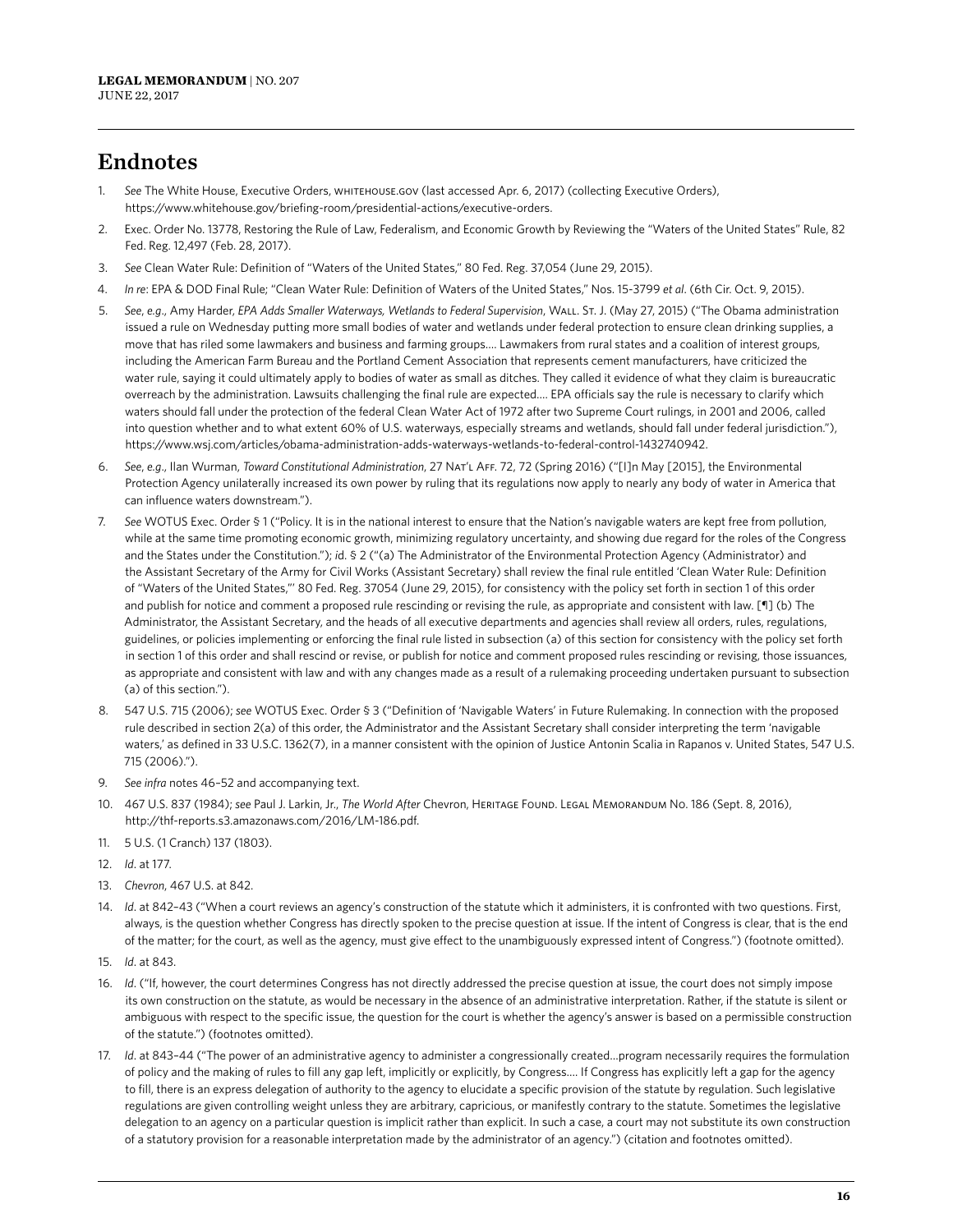- 18. *Id*. at 865–66 ("Judges are not experts in the field, and are not part of either political branch of the Government. Courts must, in some cases, reconcile competing political interests, but not on the basis of the judges' personal policy preferences. In contrast, an agency to which Congress has delegated policy-making responsibilities may, within the limits of that delegation, properly rely upon the incumbent administration's views of wise policy to inform its judgments. While agencies are not directly accountable to the people, the Chief Executive is, and it is entirely appropriate for this political branch of the Government to make such policy choices—resolving the competing interests which Congress itself either inadvertently did not resolve, or intentionally left to be resolved by the agency charged with the administration of the statute in light of everyday realities.").
- 19. That definition, however, does limit the range of permissible interpretations. *See infra* note 20; Solid Waste Agency of Northern Cook County. v. Army Corps of Engineers (SWANCC), 531 U.S. 159, 172 (2001) (quoted *infra* note 44).
- 20. The discussion to date regarding the proposed WOTUS Rule has focused on two issues: (1) whether the Rule is authorized by the CWA and (2) if so, whether the CWA exceeds Congress's authority under the Commerce Clause of the Constitution, Article I, § 8, cl. 3. The CWA applies only to "navigable waters," so the EPA and USACE cannot justify a rule that applies to "navigable *and nonnavigable* waters." The WOTUS Rule, however, seeks to do just that because it stems from a pollution-prevention perspective rather than a navigability-protection perspective. In addition, the Rule would encompass waters that exist entirely within a state and therefore do not affect waters in other states. Those waters would not be a part of "Commerce…among the several States" under any reasonable interpretation of that phrase. Again, the Rule overreaches because of its mistaken perspective. There is no "Pollution Clause" in the Constitution, only a "Commerce Clause," which means that Congress cannot invoke the latter to address the former without satisfying the latter's requirements. It also means that "underground" waters—waters that by definition cannot be used for navigation and that the Framers could not even have dreamed could be used for transportation 90 years before the development of the first submarine—are not "waters of the United States." Finally, even if the Commerce Clause were read to reach examples of pollution that do not affect interstate commerce, the WOTUS Rule is still overbroad. It purports to reach every body of water that, as the EPA and USACE repeatedly said in their *Federal Register* comments, might affect the "chemical, physical, *or* biological integrity" of downstream waters. The government ordinarily argues that Congress has the authority to regulate any item or activity that, considered in the aggregate, might affect interstate commerce. *See* Ashcroft v. Raich, 545 U.S. 1 (2005); Wickard v. Filburn, 317 U.S. 111 (1942). Given that approach, the WOTUS Rule could be used to regulate both how and how often homeowners clean out their rain gutters. That absurd result, however, is possible given the breadth of the WOTUS Rule.
- 21. Portions of the WOTUS Rule can be defined only retroactively, which also renders the Rule subject to challenge under the Ex Post Facto Clause of Article I. *See* U.S. Const. art. I, § 9, cl. 3 ("No Bill of Attainder or ex post facto Law shall be passed."). Ex post facto considerations are related to due process notice concerns.
- 22. 5 U.S.C. § 706(2)(A) (2012).
- 23. 33 U.S.C. § 1251(a).
- 24. 33 U.S.C. § 1311(a), 1344(a) ("The Secretary may issue permits, after notice and opportunity for public hearings for the discharge of dredged or fill material into the navigable waters at specified disposal sites."). The CWA is the colloquial label given to the Federal Water Pollution Control Act Amendments of 1972, Pub. L. No. 92-500, 86 Stat. 816 (codified as amended at 33 U.S.C. 1251 *et seq.* (2012)).
- 25. 33 U.S.C. §§ 1311(a) ("Except as in compliance with this section and sections 1312, 1316, 1317, 1328, 1342, and 1344 of this title, the discharge of any pollutant by any person shall be unlawful."), 1362(7) ("The term 'navigable waters' means the waters of the United States, including the territorial seas."), (12) ("The term 'discharge of a pollutant' and the term 'discharge of pollutants' each means (A) any addition of any pollutant to navigable waters from any point source, (B) any addition of any pollutant to the waters of the contiguous zone or the ocean from any point source other than a vessel or other floating craft."); U.S. Army Corps of Engineers v. Hawkes Co., 136 S. Ct. 1807, 1811 (2016).
- 26. 33 U.S.C. § 1342(a)(1) & (b).
- 27. 33 U.S.C. § 1342(a)(1)–(2); 40 C.F.R. §§ 122 & 125 (2016); Friends of the Earth, Inc. v. Laidlaw Envt'l Servs. (TOC), Inc*.*, 528 U.S. 167, 174, 176 (2000).
- 28. 33 U.S.C. § 1344(a); 33 C.F.R. §§ 320–332 (2016); 40 C.F.R. §§ 230–232 (2016); Coeur Alaska, Inc. v. Se. Alaska Conserv. Council, 557 U.S. 261, 266–269 (2009).
- 29. 33 U.S.C. §§ 1311(a), 1319(c), (d), 1344(a); *Hawkes Co*., 136 S. Ct. at 1812.
- 30. 33 U.S.C.A. § 1319(c)(1). The maximum permissible penalties are doubled for a repeat offender. *Id*. The CWA initially authorized a per-day civil penalty of up to \$25,000. 33 U.S.C. 1319(d). Congress subsequently authorized the EPA to adjust the maximum penalty for inflation. 28 U.S.C. 2461 note. The current maximum per-day penalty is \$37,500. 74 Fed. Reg. 627 (Jan. 7, 2009).
- 31. 33 U.S.C.A. § 1319(c)(2). Again, the maximum permissible penalties are doubled for a repeat offender. *Id*.
- 32. *See*, *e.g*., [United States v. Caldwell](https://1.next.westlaw.com/Document/I59b3fc3e613b11e590d4edf60ce7d742/View/FullText.html?navigationPath=Search%2Fv3%2Fsearch%2Fresults%2Fnavigation%2Fi0ad740370000015b3f75a0cba95b8ba2%3FNav%3DCASE%26fragmentIdentifier%3DI59b3fc3e613b11e590d4edf60ce7d742%26startIndex%3D1%26contextData%3D%2528sc.Search%2529%26transitionType%3DSearchItem&listSource=Search&listPageSource=5af83b1c1b128a9e09dfc4ed1931c0f2&list=CASE&rank=36&sessionScopeId=2243bbe763075502ea1d12c0db9644cdfdae83ec536da336a8663fa16c0ed180&originationContext=Search%20Result&transitionType=SearchItem&contextData=%28sc.Search%29), 626 F. App'x 683 (9th Cir. 2015) (affirming convictions for violating the Clean Water Act); [United States](https://1.next.westlaw.com/Document/I2741477e887b11e1ac60ad556f635d49/View/FullText.html?navigationPath=Search%2Fv3%2Fsearch%2Fresults%2Fnavigation%2Fi0ad740370000015b3f75a0cba95b8ba2%3FNav%3DCASE%26fragmentIdentifier%3DI2741477e887b11e1ac60ad556f635d49%26startIndex%3D1%26contextData%3D%2528sc.Search%2529%26transitionType%3DSearchItem&listSource=Search&listPageSource=5af83b1c1b128a9e09dfc4ed1931c0f2&list=CASE&rank=37&sessionScopeId=2243bbe763075502ea1d12c0db9644cdfdae83ec536da336a8663fa16c0ed180&originationContext=Search%20Result&transitionType=SearchItem&contextData=%28sc.Search%29)  [v. Wilmoth,](https://1.next.westlaw.com/Document/I2741477e887b11e1ac60ad556f635d49/View/FullText.html?navigationPath=Search%2Fv3%2Fsearch%2Fresults%2Fnavigation%2Fi0ad740370000015b3f75a0cba95b8ba2%3FNav%3DCASE%26fragmentIdentifier%3DI2741477e887b11e1ac60ad556f635d49%26startIndex%3D1%26contextData%3D%2528sc.Search%2529%26transitionType%3DSearchItem&listSource=Search&listPageSource=5af83b1c1b128a9e09dfc4ed1931c0f2&list=CASE&rank=37&sessionScopeId=2243bbe763075502ea1d12c0db9644cdfdae83ec536da336a8663fa16c0ed180&originationContext=Search%20Result&transitionType=SearchItem&contextData=%28sc.Search%29) 476 F. App'x 448 (11th Cir. 2012) (affirming convictions for violating the Clean Water Act); [United States v. Long](https://1.next.westlaw.com/Document/I645a53481d1711e1bc27967e57e99458/View/FullText.html?navigationPath=Search%2Fv3%2Fsearch%2Fresults%2Fnavigation%2Fi0ad740370000015b3f70d539a95b8615%3FNav%3DCASE%26fragmentIdentifier%3DI645a53481d1711e1bc27967e57e99458%26startIndex%3D1%26contextData%3D%2528sc.Search%2529%26transitionType%3DSearchItem&listSource=Search&listPageSource=0a92da0fd14159e450fec95b9cfe3b64&list=CASE&rank=3&sessionScopeId=af7e2a6778223fb67a0bcad96079ab1227ba0ee316b14952340239b5098256d1&originationContext=Search%20Result&transitionType=SearchItem&contextData=%28sc.Search%29), 450 F. App'x 457 (6th Cir. 2011) (affirming defendant's convictions for violating the Clean Water Act and conspiracy to violate the Clean Water Act); [United States v. Panyard,](https://1.next.westlaw.com/Document/I5428667ff3dd11df80558336ea473530/View/FullText.html?navigationPath=Search%2Fv3%2Fsearch%2Fresults%2Fnavigation%2Fi0ad740370000015b3f75a0cba95b8ba2%3FNav%3DCASE%26fragmentIdentifier%3DI5428667ff3dd11df80558336ea473530%26startIndex%3D1%26contextData%3D%2528sc.Search%2529%26transitionType%3DSearchItem&listSource=Search&listPageSource=5af83b1c1b128a9e09dfc4ed1931c0f2&list=CASE&rank=46&sessionScopeId=2243bbe763075502ea1d12c0db9644cdfdae83ec536da336a8663fa16c0ed180&originationContext=Search%20Result&transitionType=SearchItem&contextData=%28sc.Search%29) 403 F. App'x 17 (6th Cir. 2010) (affirming defendant's conviction for violating the Clean Water Act); [United States v.](https://1.next.westlaw.com/Document/I168b4a87b02511df952a80d2993fba83/View/FullText.html?navigationPath=Search%2Fv3%2Fsearch%2Fresults%2Fnavigation%2Fi0ad740370000015b3f75a0cba95b8ba2%3FNav%3DCASE%26fragmentIdentifier%3DI168b4a87b02511df952a80d2993fba83%26startIndex%3D1%26contextData%3D%2528sc.Search%2529%26transitionType%3DSearchItem&listSource=Search&listPageSource=d9d1daa0b35c846f0901d485996eb509&list=CASE&rank=7&sessionScopeId=af7e2a6778223fb67a0bcad96079ab1227ba0ee316b14952340239b5098256d1&originationContext=Search%20Result&transitionType=SearchItem&contextData=%28sc.Search%29)  [Agosto-Vega,](https://1.next.westlaw.com/Document/I168b4a87b02511df952a80d2993fba83/View/FullText.html?navigationPath=Search%2Fv3%2Fsearch%2Fresults%2Fnavigation%2Fi0ad740370000015b3f75a0cba95b8ba2%3FNav%3DCASE%26fragmentIdentifier%3DI168b4a87b02511df952a80d2993fba83%26startIndex%3D1%26contextData%3D%2528sc.Search%2529%26transitionType%3DSearchItem&listSource=Search&listPageSource=d9d1daa0b35c846f0901d485996eb509&list=CASE&rank=7&sessionScopeId=af7e2a6778223fb67a0bcad96079ab1227ba0ee316b14952340239b5098256d1&originationContext=Search%20Result&transitionType=SearchItem&contextData=%28sc.Search%29) 617 F.3d 541 (1st Cir. 2010) (vacating defendant's convictions for violations of the Clean Water Act); United States v. Hanousek, 176 F.3d 1116 (9th Cir. 1999) (affirming defendant's convictions for violating the Clean Water Act); [United States v. Patrick,](https://1.next.westlaw.com/Document/Id67fe7f0a71411e690aea7acddbc05a6/View/FullText.html?navigationPath=Search%2Fv3%2Fsearch%2Fresults%2Fnavigation%2Fi0ad740370000015b3f75a0cba95b8ba2%3FNav%3DCASE%26fragmentIdentifier%3DId67fe7f0a71411e690aea7acddbc05a6%26startIndex%3D1%26contextData%3D%2528sc.Search%2529%26transitionType%3DSearchItem&listSource=Search&listPageSource=5af83b1c1b128a9e09dfc4ed1931c0f2&list=CASE&rank=56&sessionScopeId=2243bbe763075502ea1d12c0db9644cdfdae83ec536da336a8663fa16c0ed180&originationContext=Search%20Result&transitionType=SearchItem&contextData=%28sc.Search%29) No. 16-CR-20390, 2016 WL 6610983, at \*2 (E.D. Mich. Nov. 9, 2016) (denying defendant's motion to dismiss a superseding indictment for violations of the Clean Water Act); [United States v. Giles,](https://1.next.westlaw.com/Document/Ib6cda9c08d5f11e6b63ccfe393a33906/View/FullText.html?navigationPath=Search%2Fv3%2Fsearch%2Fresults%2Fnavigation%2Fi0ad740370000015b3f75a0cba95b8ba2%3FNav%3DCASE%26fragmentIdentifier%3DIb6cda9c08d5f11e6b63ccfe393a33906%26startIndex%3D1%26contextData%3D%2528sc.Search%2529%26transitionType%3DSearchItem&listSource=Search&listPageSource=5af83b1c1b128a9e09dfc4ed1931c0f2&list=CASE&rank=40&sessionScopeId=2243bbe763075502ea1d12c0db9644cdfdae83ec536da336a8663fa16c0ed180&originationContext=Search%20Result&transitionType=SearchItem&contextData=%28sc.Search%29) No. 316CR0004GFVTREW, 2016 WL 5867421, at \*1 (E.D. Ky. Oct. 6, 2016) (denying defendant's motion for a new trial following conviction for violating the Clean Water Act); [United States v. Kaluza,](https://1.next.westlaw.com/Document/Ifee896f0dc6d11e593d3f989482fc037/View/FullText.html?navigationPath=Search%2Fv3%2Fsearch%2Fresults%2Fnavigation%2Fi0ad740370000015b3f75a0cba95b8ba2%3FNav%3DCASE%26fragmentIdentifier%3DIfee896f0dc6d11e593d3f989482fc037%26startIndex%3D1%26contextData%3D%2528sc.Search%2529%26transitionType%3DSearchItem&listSource=Search&listPageSource=5af83b1c1b128a9e09dfc4ed1931c0f2&list=CASE&rank=52&sessionScopeId=2243bbe763075502ea1d12c0db9644cdfdae83ec536da336a8663fa16c0ed180&originationContext=Search%20Result&transitionType=SearchItem&contextData=%28sc.Search%29) No. CR 12-265, 2016 WL 740328,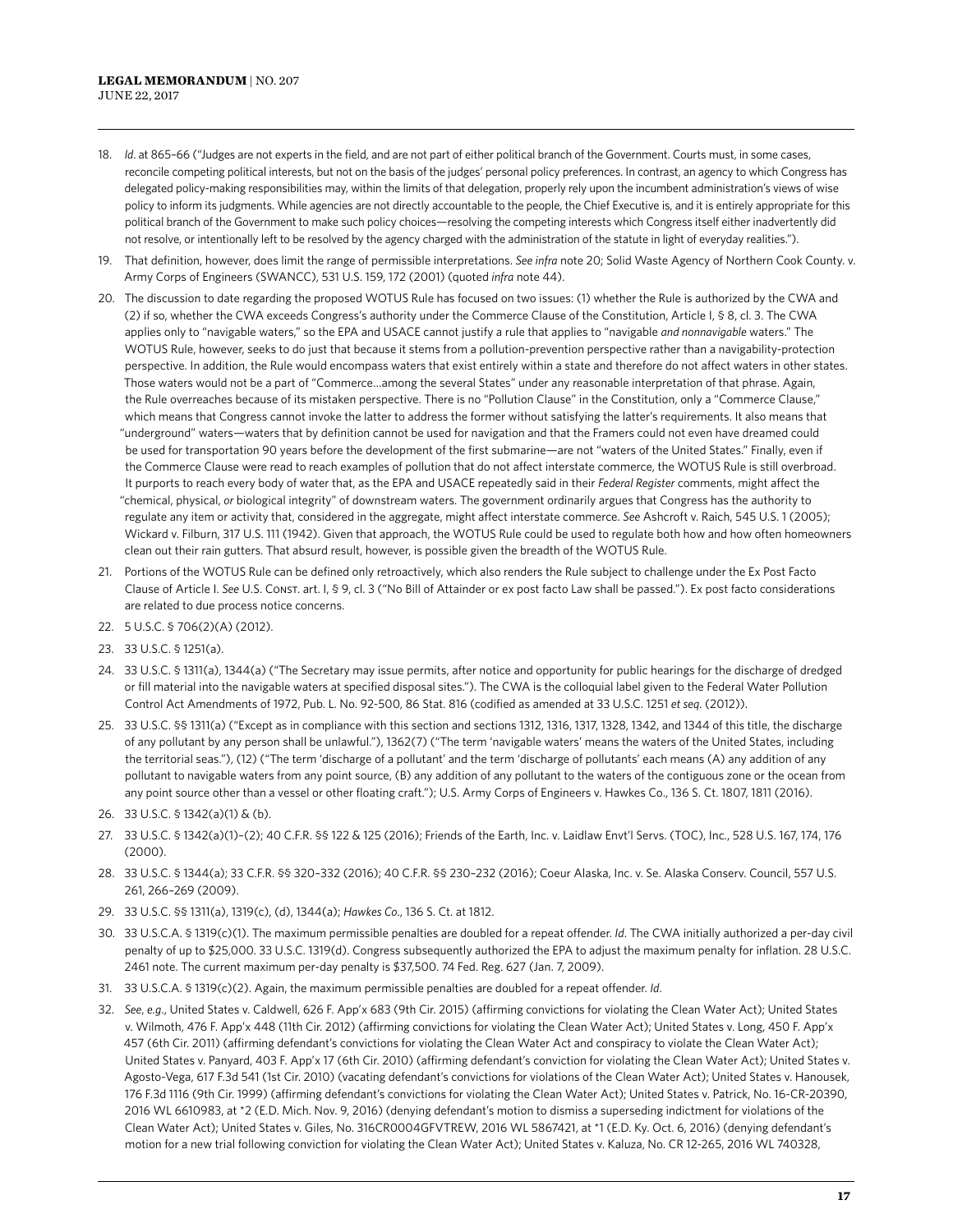at \*3 (E.D. La. Feb. 24, 2016) (allowing a prosecution for a violation of the Clean Water Act to proceed); [United States Tribe v. Hubenka](https://1.next.westlaw.com/Document/I22122700d12c11e6baa1908cf5e442f5/View/FullText.html?navigationPath=Search%2Fv3%2Fsearch%2Fresults%2Fnavigation%2Fi0ad740370000015b3f75a0cba95b8ba2%3FNav%3DCASE%26fragmentIdentifier%3DI22122700d12c11e6baa1908cf5e442f5%26startIndex%3D1%26contextData%3D%2528sc.Search%2529%26transitionType%3DSearchItem&listSource=Search&listPageSource=d9d1daa0b35c846f0901d485996eb509&list=CASE&rank=4&sessionScopeId=af7e2a6778223fb67a0bcad96079ab1227ba0ee316b14952340239b5098256d1&originationContext=Search%20Result&transitionType=SearchItem&contextData=%28sc.Search%29), No. 10-CV-93-J, 2014 WL 12634287, at \*1 (D. Wyo. Oct. 22, 2014) (defendant was convicted on three counts of violating the Clean Water Act); [United States v. Acquest Dev., LLC,](https://1.next.westlaw.com/Document/Idb38b0bf96ec11e2a555d241dae65084/View/FullText.html?navigationPath=Search%2Fv3%2Fsearch%2Fresults%2Fnavigation%2Fi0ad740370000015b3f75a0cba95b8ba2%3FNav%3DCASE%26fragmentIdentifier%3DIdb38b0bf96ec11e2a555d241dae65084%26startIndex%3D1%26contextData%3D%2528sc.Search%2529%26transitionType%3DSearchItem&listSource=Search&listPageSource=d9d1daa0b35c846f0901d485996eb509&list=CASE&rank=8&sessionScopeId=af7e2a6778223fb67a0bcad96079ab1227ba0ee316b14952340239b5098256d1&originationContext=Search%20Result&transitionType=SearchItem&contextData=%28sc.Search%29) 932 F. Supp. 2d 453 (W.D.N.Y. 2013) (granting a motion to dismiss indictment for violations of the Clean Water Act); [United States v. House of Raeford Farms, Inc.,](https://1.next.westlaw.com/Document/Ic91847af6f2c11dfaad3d35f6227d4a8/View/FullText.html?navigationPath=Search%2Fv3%2Fsearch%2Fresults%2Fnavigation%2Fi0ad740370000015b3f75a0cba95b8ba2%3FNav%3DCASE%26fragmentIdentifier%3DIc91847af6f2c11dfaad3d35f6227d4a8%26startIndex%3D1%26contextData%3D%2528sc.Search%2529%26transitionType%3DSearchItem&listSource=Search&listPageSource=d9d1daa0b35c846f0901d485996eb509&list=CASE&rank=6&sessionScopeId=af7e2a6778223fb67a0bcad96079ab1227ba0ee316b14952340239b5098256d1&originationContext=Search%20Result&transitionType=SearchItem&contextData=%28sc.Search%29) No. 1:09CR00395-1, 2010 WL 2199675, at \*10 (M.D.N.C. May 27, 2010) (denying defendant's motion to dismiss a superseding indictment for violations of the Clean Water Act).

- 33. *See* Sackett v. EPA, 566 U.S. 120, 124 (2012) ("The Sacketts are interested parties feeling their way. They own a 2/3–acre residential lot in Bonner County, Idaho. Their property lies just north of Priest Lake, but is separated from the lake by several lots containing permanent structures. In preparation for constructing a house, the Sacketts filled in part of their lot with dirt and rock. Some months later, they received from the EPA a compliance order.").
- 34. *See* Environmental Law Handbook 317 (21st ed. Thomas F.P. Sullivan ed., 2011) ("Today's CWA traces its roots to the Federal Water Pollution Control Act (FWPCA) amendments of 1972. The 1972 amendments to the FWPCA required, for the first time, that EPA set nationwide limits for discharges from industrial sources and publicly owned treatment works in the navigable waters of the United States.").
- 35. *See Hawkes Co.*, 136 S. Ct. at 1813 (noting that "the Corps issued an approved [jurisdictional determination] concluding that the [Hawkes Co.] property contained 'water of the United States' because its wetlands had a 'significant nexus' to the Red River of the North, located some 120 miles away.").
- 36. *See* Jennifer Bachner & Benjamin Ginsberg, What Washington Gets Wrong 153 (2016) ("[T]he rulemaking agenda more closely reflects the preferences of America's unelected government and, perhaps, the constellation of 'usual suspects' who influence rulemaking, than it mirrors the wishes of Congress, the president, or the American people.").
- 37. *Hawkes Co*., 136 S. Ct. at 1812.
- 38. 474 U.S. 121 (1985).
- 39. *Id.* at 131.
- 40. *Id.* at 132.
- 41. *Id*.
- 42. *Id.* at 135.
- 43. 531 U.S. 159 (2001).
- 44. *Id.* at 171–72 ("We thus decline respondents' invitation to take what they see as the next ineluctable step after *Riverside Bayview Homes:* holding that isolated ponds, some only seasonal, wholly located within two Illinois counties, fall under § 404(a)'s definition of 'navigable waters' because they serve as habitat for migratory birds. As counsel for respondents conceded at oral argument, such a ruling would assume that 'the use of the word navigable in the statute…does not have any independent significance." … We cannot agree that Congress' separate definitional use of the phrase 'waters of the United States' constitutes a basis for reading the term 'navigable waters' out of the statute. We said in *Riverside Bayview Homes* that the word 'navigable' in the statute was of 'limited import'…and went on to hold that § 404(a) extended to nonnavigable wetlands adjacent to open waters. But it is one thing to give a word limited effect and quite another to give it no effect whatever. The term 'navigable' has at least the import of showing us what Congress had in mind as its authority for enacting the CWA: its traditional jurisdiction over waters that were or had been navigable in fact or which could reasonably be so made.") (citations omitted).
- 45. *Id*. at 167.
- 46. *See Rapanos*, 547 U.S. at 739 (plurality opinion) ("[T]he phrase 'the waters of the United States' includes only those relatively permanent, standing or continuously flowing bodies of water 'forming geographic features' that are described in ordinary parlance as 'streams[,]…oceans, rivers, [and] lakes.'… The phrase does not include channels through which water flows intermittently or ephemerally, or channels that periodically provide drainage for rainfall.").
- 47. *See id*. at 779–80 (Kennedy, J., concurring in the judgment) ("[J]urisdiction over wetlands depends upon the existence of a significant nexus between the wetlands in question and navigable waters in the traditional sense…[which] must be assessed in terms of the statute's goals and purposes…. [W]etlands possess the requisite nexus, and…come within the statutory phrase 'navigable waters,' if the wetlands, either alone or in combination with similarly situated lands in the region, significantly affect the chemical, physical, and biological integrity of other covered waters more readily understood as 'navigable.' When, in contrast, wetlands' effects on water quality are speculative or insubstantial, they fall outside the zone fairly encompassed by the statutory term 'navigable waters.'") (citations omitted).
- 48. *See* United States v. Johnson, 467 F.3d 56, 66 (1st Cir. 2006); United States v. Donovan, 661 F.3d. 174, 176 (3rd Cir. 2011); U.S. v. Bailey, 571 F.3d 791, 798–99 (8th Cir. 2009).
- 49. *See* N. Cal. River Watch v. City of Healdsburg, 496 F.3d 993, 999–1000 (9th Cir. 2007); United States v. Gerke Excavating, Inc., 464 F.3d 723, 725 (7th Cir. 2006).
- 50. *See* United States v. Lucas, 516 F.3d 316, 326–27 (5th Cir. 2008); United States v. Cundiff, 555 F.3d 200, 210–13 (6th Cir. 2009).
- 51. *See* United States v. Robison, 505 F.3d 1208 (11th Cir. 2007).
- 52. *SWANCC*, 531 U.S. at 172.
- 53. *See* Marbury v. Madison 5 U.S. (1 Cranch) 137, 163 (1803).
- 54. *See*, *e.g.*, Rogers v. Tennessee, 532 U.S. 451, 459 (2001) (identifying "core due process concepts of notice, foreseeability, and, in particular, the right to fair warning as those concepts bear on the constitutionality of attaching criminal penalties to what previously had been innocent conduct") (emphasis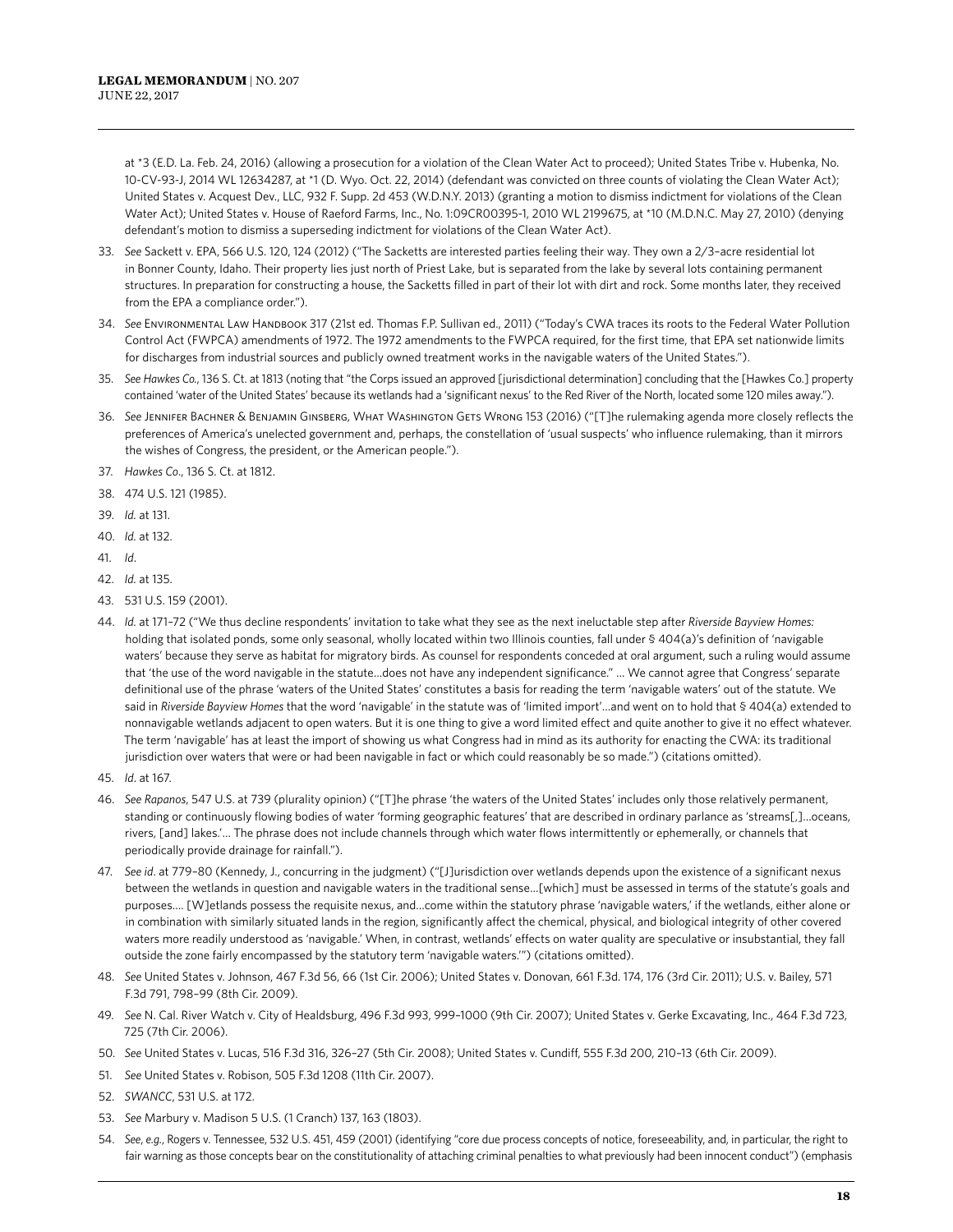deleted); Herbert L. Packer, The Limits of the Criminal Sanction 689–69 (1977) ("People ought in general to be able to plan their conduct with some assurance that they can avoid entanglement with the criminal law; by the same token the enforcers and appliers of the law should not waste their time lurking in the bushes ready to trap the offender who is unaware that he is offending. It is precisely the fact that in its normal and characteristic operation the criminal law provides this opportunity and this protection to people in their everyday lives that makes it a tolerable institution in a free society. Take this away, and the criminal law ceases to be a guide to the well-intentioned and a restriction on the restraining power of the state.").

- 55. 80 Fed. Reg. 37,054 (June 29, 2015). The 2015 Rule replaced one that had been adopted in 1978. *See* 33 C.F.R. § 323.2(c) (1978) ("The term 'wetlands' means those areas that are inundated or saturated by surface or ground water at a frequency and duration sufficient to support, and that under normal circumstances do support, a prevalence of vegetation typically adapted for life in saturated soil conditions. Wetlands generally include swamps, marshes, bogs and similar areas.").
- 56. *Id.* at 37,057.
- 57. *Id.* at 37,055.
- 58. *Id*.
- 59. 33 U.S.C.A. § 1319(b), (c), (d), (g).
- 60. *See*, *e.g*., Leocal v. Ashcroft, 543 U.S. 1, 11 n.8 (2004).
- 61. Clark v. Martinez, 543 U.S. 371, 380 (2005); *see also*, *e.g*., *Leocal*, 543 U.S. at 11 n.8 ("Because we must interpret the statute consistently, whether we encounter its application in a criminal or noncriminal context, the rule of lenity applies."); United States v. Thompson/Center Arms Co., 504 U.S. 505, 517–18 (1992) (plurality opinion) (applying the rule of lenity to a tax statute litigated in a civil setting because the statute had criminal applications and therefore had to be interpreted consistently with its criminal applications); *id.* at 519 (Scalia, J., concurring in the judgment).
- 62. *See*, *e.g*., Anthony G. Amsterdam, Note, *The Void-for-Vagueness Doctrine in the Supreme Court*, 109 U. Pa. L. Rev. 67 (1960) (discussing the historical development of the Void-for-Vagueness doctrine); Paul J. Larkin, Jr., *The Lost Due Process Doctrines*, 66 Cath. U. L. Rev. 293, 307–08 (2016) (hereafter Larkin, *Lost Due Process Doctrines*).
- 63. The Supreme Court first held a law unconstitutional under the Void-for-Vagueness doctrine in *International Harvester Co. of America v. Kentucky*, 234 U.S. 216 (1914). The state antitrust law rendered unlawful "any combination [made]…for the purpose or with the effect of fixing a price that was greater or less than the real value of the article." *Id.* at 221 (alteration in original); Larkin, *supra* note 62, at 362.
- 64. *See*, *e.g.*, Burrage v. United States, 134 S. Ct. 881, 892 (2014) ("Is it sufficient that use of a drug made the victim's death 50 percent more likely? Fifteen percent? Five? Who knows. Uncertainty of that kind cannot be squared with the beyond-a-reasonable-doubt standard applicable in criminal trials or with the need to express criminal laws in terms ordinary persons can comprehend."); Larkin, *Lost Due Process Doctrines*, *supra* note 62, at 362.
- 65. "Vague laws offend several important values. First, because we assume that man is free to steer between lawful and unlawful conduct, we insist that laws give the person of ordinary intelligence a reasonable opportunity to know what is prohibited, so that he may act accordingly. Vague laws may trap the innocent by not providing fair warning. Second, if arbitrary and discriminatory enforcement is to be prevented, laws must provide explicit standards for those who apply them. A vague law impermissibly delegates basic policy matters to policemen, judges, and juries for resolution on an ad hoc and subjective basis, with the attendant dangers of arbitrary and discriminatory application. Third, but related, where a vague statute 'abut(s) upon sensitive areas of basic First Amendment freedoms,' it 'operates to inhibit the exercise of (those) freedoms.' Uncertain meanings inevitably lead citizens to 'steer far wider of the unlawful zone'…than if the boundaries of the forbidden areas were clearly marked." Grayned v. City of Rockford, 408 U.S. 104, 108–09 (1972) (parentheses in original).
- 66. *See* 1 Blackstone, Commentaries \*46 ("[Caligula] wrote his laws in a very small character, and hung them up upon high pillars, the more effectually to ensnare the people"); *see also* Screws v. United States, 325 U.S. 91, 96 (1945) (plurality opinion) ("To enforce such a [vague] statute would be like sanctioning the practice of Caligula, who 'published the law, but it was written in a very small hand, and posted up in a corner, so that no one could make a copy of it."' (alteration in original)); 5 Jeremy Bentham, Works 547 (1843) ("We hear of tyrants, and those cruel ones: but, whatever we may have felt, we have never heard of any tyrant in such sort cruel, as to punish men for disobedience to laws or orders which he kept them from the knowledge of."); Livingston Hall & Selig J. Seligman, *Mistake of Law and Mens Rea*, 8 U. Chi. L. Rev. 641, 650 n.39 (1940) ("[W]here the law is not available to the community, the principle of 'nulla poena sine lege' comes into play.").
- 67. 306 U.S. 451, 453 (1939).
- 68. 283 U.S. 25 (1931).
- 69. *Id*. at 27.
- 70. Connally v. General Const. Co*.*, 269 U.S. 385, 391 (1926) (emphasis added).
- 71. United States v. Harris, 347 U.S. 612, 617 (1954) (emphasis added; footnote omitted).
- 72. Edwin Meese III & Paul J. Larkin, Jr., *Reconsidering the Mistake of Law Defense*, 102 J. Crim. L. & Criminology 725, 761 (2012).
- 73. *See* Camille L. Ryan & Kurt Bauman, U.S. Census Bureau, U.S. Dep't of Commerce, Educational Attainment in the United States: 2015, at 1, 2 Tbl. 1 (Mar. 2016).
- 74. *Id*. at 2 Tbl. 1.
- 75. *See* United States v. Grimaud, 220 U.S. 506 (1911).
- 76. Pub. L. No. 79-404, 60 Stat. 237 (1946) (codified as amended in scattered sections of 5 U.S.C.).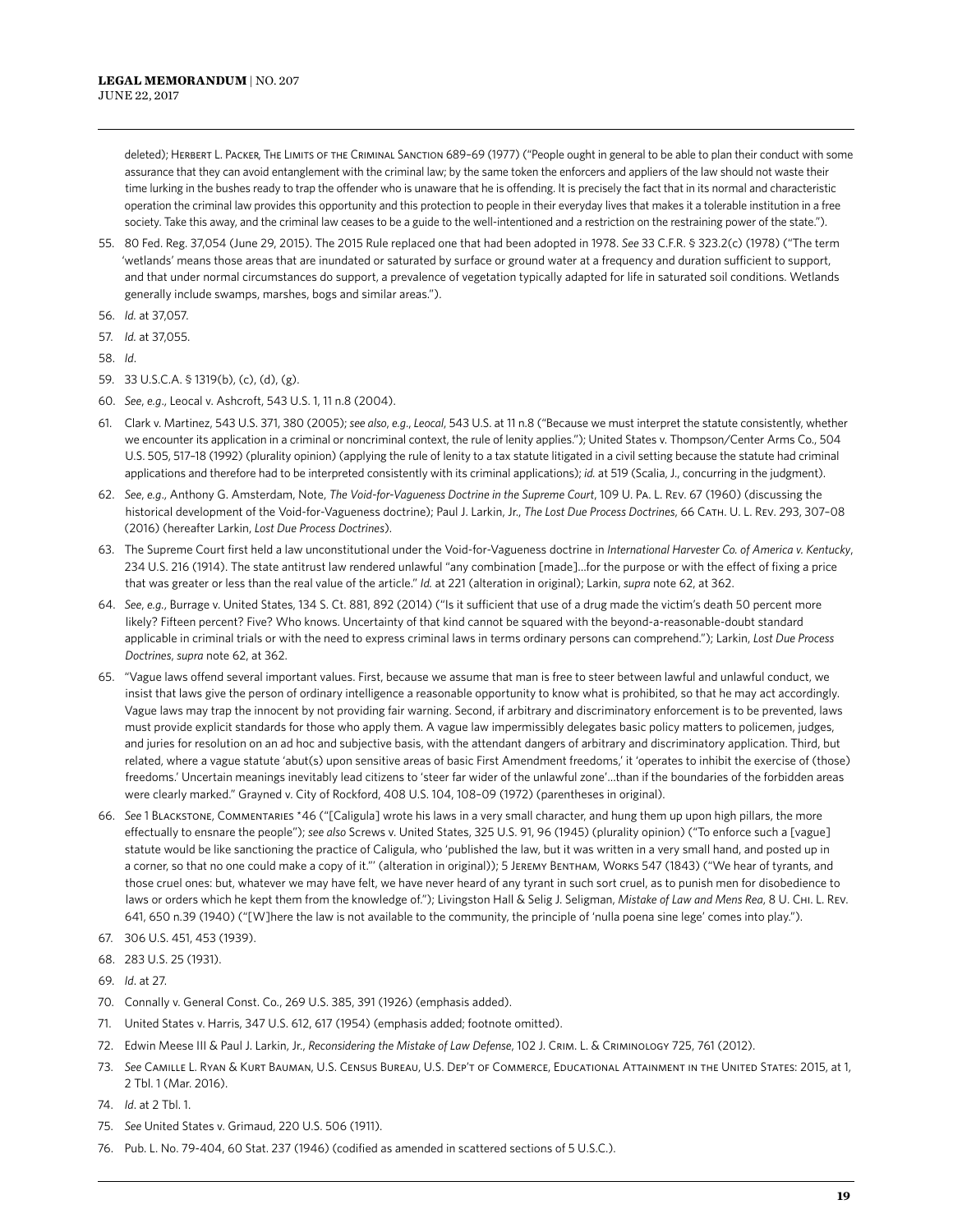- 77. *See*, *e.g*., Erwin Griswold, *Government in Ignorance of the Law—A Plea for Better Publication of Executive Legislation*, 48 Harv. L. Rev. 198, 204 (1934) ("[W]hat do we find as to the form of that most important group of legislative pronouncements, the administrative rules and regulations? It seems scarcely adequate to say that what we find is chaos. If a pamphlet is discovered which purports to contain the rules and regulations in question, there is no practicable means of telling whether the entire regulation or the article in question is still in force, or, as is so often the case, has been modified, amended, superseded, or withdrawn. There is no feasible way of determining whether or not there has been any subsequent rule or order which might affect the problem. The rules and regulations are most often published in separate paper pamphlets. Many of them, including most of the Executive Orders of the President, are printed on a single sheet of paper, fragile and easily lost. An attempt to compile a complete collection of these administrative rules would be an almost insuperable task for the private lawyer. It seems likely that there is no law library in this country, public or private, which has them all. Even if a complete collection were once achieved, there would be no practicable way of keeping it up to date, and the task of finding with requisite accuracy the applicable material on a question in hand would still often be a virtual impossibility. The officers of the government itself frequently do not know the applicable regulations. We have recently seen the spectacle of an indictment being brought and an appeal taken by the government to the Supreme Court before it was found that the regulation on which the proceeding was based did not exist.") (footnotes omitted).
- 78. Adamo Wrecking Co. v. United States, 434 U.S. 275, 290 (1978) (Powell, J., concurring).
- 79. *See* Larkin, *Lost Due Process Doctrines*, *supra* note 62, at 327–29.
- 80. *See* Paul J. Larkin, Jr., *Strict Liability Offenses, Incarceration, and the Cruel and Unusual Punishments Clause*, 37 Harv. J. L. & Pub. Pol'y 1065, 1074 (2014) (hereafter Larkin, *Strict Liability*).
- 81. *See* McBoyle v. United States, 283 U.S. 25, 27 (1931).
- 82. *See* United States v. R.L.C., 503 U.S. 291, 309 (1992) (Scalia, J., concurring in part and concurring in the judgment) ("It may well be true that in most cases the proposition that the words of the United States Code or the Statutes at Large give adequate notice to the citizen is something of a fiction, see *McBoyle*, *supra*, 283 U.S., at 27, albeit one required in any system of law").
- 83. See R.L.C., 503 U.S. at 309 (Scalia, J., concurring in part and concurring in the judgment) ("necessary fiction descends to needless farce when the public is charged even with knowledge of Committee Reports").
- 84. *Rapanos*, 547 U.S. at 779–80 (Kennedy, J., concurring in the judgment) ("[J]urisdiction over wetlands depends upon the existence of a significant nexus between the wetlands in question and navigable waters in the traditional sense…[which] must be assessed in terms of the statute's goals and purposes…. [W]etlands possess the requisite nexus, *and…come within the statutory phrase 'navigable waters,' if the wetlands, either alone or in combination with* similarly situated lands in the region, significantly affect the chemical, physical, and biological integrity of other covered waters more readily understood as 'navigable.' When, in contrast, wetlands' effects on water quality are speculative or insubstantial, they fall outside the zone fairly encompassed by the statutory term 'navigable waters.'") (citations omitted; emphasis added).
- 85. Hawkes Co. v. U.S. Army Corps of Engineers, 782 F.3d 994, 1003 (8th Cir. 2015) (Kelly, J., concurring), *aff'd*, 136 S. Ct. 1807 (2016); *see* Larkin, *Strict Liability*, *supra* note 80, at 1089–90 ("To some extent, the notice-and-comment requirements of the Administrative Procedure Act have the potential to reduce this risk [of inadequate notice], because an agency must afford the public notice of a proposed rule before promulgating any new regulation. But that requirement likely will not benefit every private party equally. The average person reads the local newspaper, not the Federal Register. Of course, large corporations have in-house staff or lawyers on retainer devoted to the task of staying on top of agency developments. Personnel at small companies, however, cannot specialize in regulatory programs because they must play multiple roles. And most individuals lack even the remote familiarity with the law that someone can pick up just by working daily in a particular field. The average person does not have those opportunities. He or she learns what the law forbids from family members, church, school, and (albeit often mistakenly) popular culture. Said differently, the average person learns the law from other average persons, not from individuals educated, trained, and experienced in what a technical regulatory scheme forbids.") (footnote omitted).
- 86. "Whatever" because understanding the functional definition of a wetland is quite a chore, given that "Indicator[s]" include "[p]resence of hydrophytes," "[n]utrient outflow lower than inflow," "[i]ncrease in depth of sediment," and "[h]igh diversity of vertebrates." Nat'L RESEARCH Council, Nat'l Academy of Sci., Wetlands: Characteristics and Boundaries 35 Tbl. 2.2 (1995) (hereafter Wetlands: Characteristics and Boundaries). Given the knowledge that a functional analysis of a wetland would require, we should be thankful that "functional analysis is not necessary for the delineation of wetlands[.]" *Id.* at 34.
- 87. The numbers in the text are rounded off.
- 88. *See The Ox-Bow Incident* (20th Century Fox 1943).
- 89. Perhaps, but the "I know it when I see it" standard is hardly an ideal way to define a term enforced via the criminal law. *See* Jacobellis v. Ohio, 378 U.S. 184, 197 (1964) (Stewart, J., concurring) (coining the oft-derided statement that as far as "obscenity" goes, "I know it when I see it").
- 90. *See supra* note 55.
- 91. *See, e.g., RALPH W. TINER, WETLAND INDICATORS 1 (1999).*
- 92. *See* William L. Lewis, Jr., Wetlands Explained: Wetlands, Science, Policy, and Politics in America 3 (2001) ("[T]hose portions of a landscape that are not permanently inundated under deep water, but are still too wet most years to be used for the cultivation of upland crops such as corn or soybeans. Wetlands, in other words, coincide pretty well with the common conception of swamps, marshes, and bogs.").
- 93. Royal C. Gardner, Lawyers, Swamps, and Money: U.S. Wetland Law, Policy, and Politics 36-37 (2011) ("While this definition suggests that a wetland has water, plants that are adapted to water, and soil that has been exposed to water, it does not necessary tell an individual property owner whether (or to what extent) his or her site is a wetland and thus subject to the requirements of the Clean Water Act. You could not take this definition out to the field and use it with any confidence to identify the dividing line between a wetland and an adjacent upland.").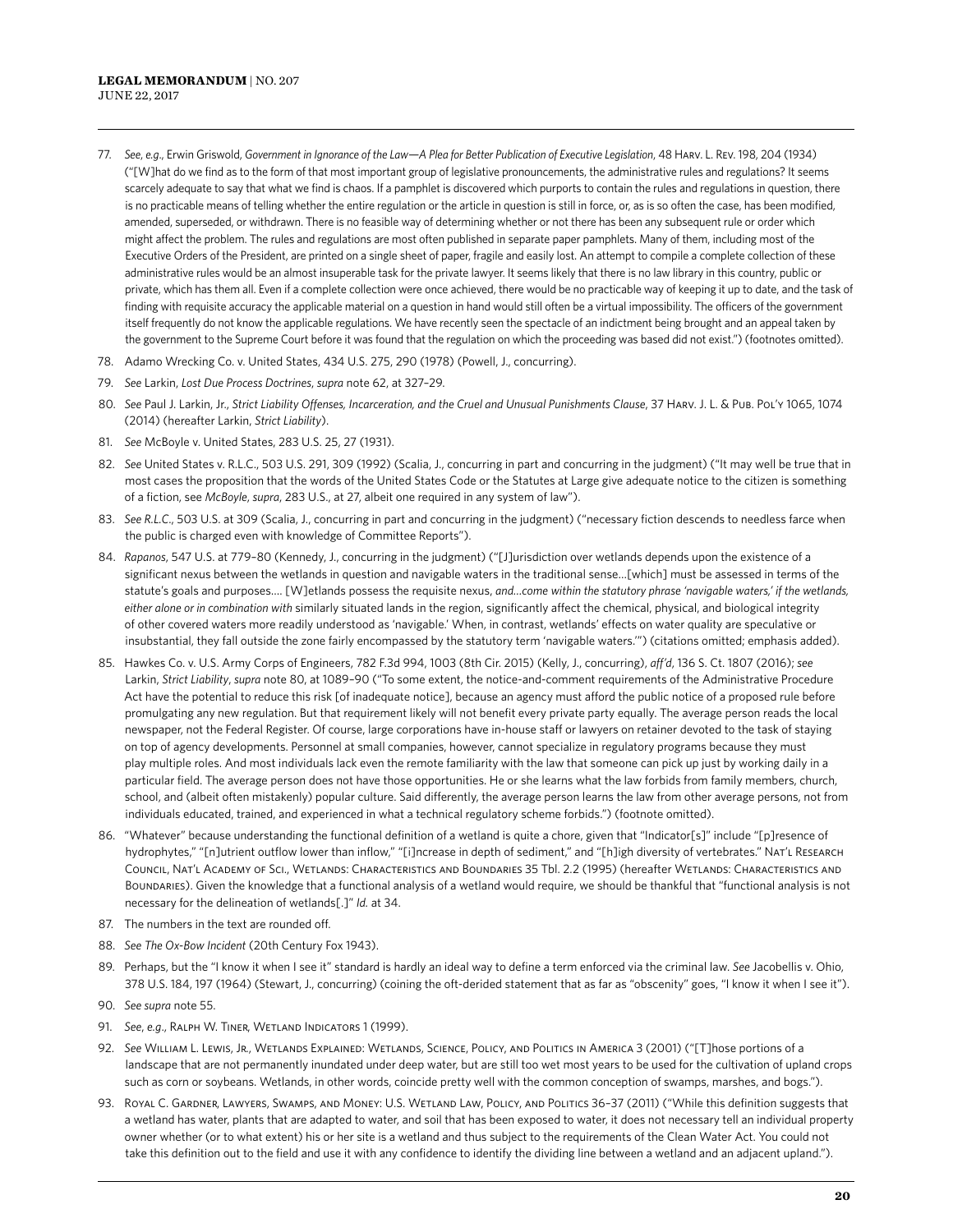- 94. WILLIAM J. MITSCH & JAMES G. GOSSELINK, WETLANDS 31-32 (5th ed. 2015).
- 95. Gardner, *supra* note 93, at 37. Professor Gardner made that remark in 2011, before the WOTUS Rule was adopted, but the definition he used was not materially different from the one found in the WOTUS Rule.
- 96. *Id.* at 36–37.
- 97. MITSCH & GOSSELINK, *supra* note 94, at 42.
- 98. 80 Fed. Reg. at 37,060; *see id*. at 37,062 ("The final Science Report states that connectivity is a foundational concept in hydrology and freshwater ecology. Connectivity is the degree to which components of a system are joined, or connected, by various transport mechanisms and is determined by the characteristics of both the physical landscape and the biota of the specific system. Connectivity for purposes of interpreting the scope of 'waters of the United States' under the CWA serves to demonstrate the 'nexus' between upstream water bodies and the downstream traditional navigable water, interstate water, or the territorial sea. The scientific literature does not use the term 'significant' as it is defined in a legal context, but it does provide information on the strength of the effects on the chemical, physical, and biological functioning of the downstream water bodies from the connections among covered tributaries, covered adjacent waters, and case-specific waters and those downstream waters. The scientific literature also does not use the terms traditional navigable waters, interstate waters, or the territorial seas. However, evidence of strong chemical, physical, and biological connections to larger rivers, estuaries, and lakes applies to that subset of rivers, estuaries, and lakes that are traditional navigable waters, interstate waters, or the territorial seas.").
- 99. *See* Bush v. Gore, 531 U.S. 98, 103–11 (2000) (finding an equal protection violation when the state method for counting punch-card ballots led to widely erratic outcomes).
- 100. United States v. Williams, 553 U.S. 285, 306 (2008); *id*. ("Thus, we have struck down statutes that tied criminal culpability to whether the defendant's conduct was 'annoying' or 'indecent'—wholly subjective judgments without statutory definitions, narrowing context, or settled legal meanings.").
- 101. *See* United States v. Wiltberger, 18 U.S. (5 Wheat.) 76, 95 (1820).
- 102. *See*, *e.g.*, Fowler v. United States, 131 S. Ct. 2045, 2055 (2011); Clark v. Martinez, 543 U.S. 371, 378–83 (2005); United States v. Bass, 404 U.S. 336, 347–49 (1971) (collecting cases); Paul J. Larkin, Jr, *Public Choice Theory and Overcriminalization*, 36 Harv. J.L. & Pub. Pol'y 715, 769–70 (2013). The common-law courts originally created the rule to save defendants from a bloodthirsty Parliament by narrowly construing the vast number of capital crimes then on the books. Today, the rule serves much the same purpose as the aphorism that it is better for 10 guilty persons to go free than for one innocent party be convicted.
- 103. The rule serves three related purposes. It bars the Executive Branch from holding someone criminally accountable for acts not clearly outlawed in advance; it forces Congress to define the criminal law with precision; and it places "the weight of inertia" on the political branches, which are best positioned to draft criminal statutes clearly. *Santos*, 553 U.S. at 514 (plurality opinion). The rule does not rest on the fiction that people will read the penal code before acting. Instead, the rule of lenity requires that if someone were to make that effort, the criminal statutes must be written with sufficient clarity that a reader could understand them. *See McBoyle*, 283 U.S. at 27 ("Although it is not likely that a criminal will carefully consider the text of the law before he murders or steals, it is reasonable that a fair warning should be given to the world in language that the common world will understand, of what the law intends to do if a certain line is passed. To make the warning fair, so far as possible the line should be clear."). The rule has been described as a "junior version" of the Void-for-Vagueness doctrine. HERBERT L. PACKER, THE LIMITS OF THE CRIMINAL SANCTION 95 (1968). That doctrine is discussed in the text following this footnote.
- 104. In 1902, German mathematician George Hilbert identified 23 problems that were then unsolved and believed to be unsolvable. Most have since been resolved, but some remain.
- 105. Wetlands: Characteristics and Boundaries, *supra* note 86, at 291–95.
- 106. Larkin, *Strict Liability*, *supra* note 80, at 1092–93 (footnote omitted).
- 107. 561 U.S. 358 (2010).
- 108. 18 U.S.C. § 1341 (2012).
- 109. 487 U.S. 350 (1987).
- 110. 18 U.S.C. § 1346 (2012).
- 111. 561 U.S. 358 (2010).
- 112. *Id*. at 415–24 (Scalia, J., concurring in part and concurring in the judgment).
- 113. *Id*. at 407.
- 114. *Id*. at 408.
- 115. *Id*. at 409.
- 116. The Commerce Clause states that "Congress shall have the Power…[t]o regulate Commerce with foreign Nations, and among the several States, and with the Indian Tribes." U.S. Const. art. I, § 8, cl. 3.
- 117. Some scholars have criticized the Court's expansive interpretation, believing that the clause empowers Congress to regulate only truly interstate trade or business. *See*, *e.g*., Randy E. Barnett, *The Original Meaning of the Commerce Clause*, 68 U. Chi. L. Rev. 101 (2001); Raoul Berger, *Judicial Manipulation of the Commerce Clause*, 74 Tex. L. Rev. 695, 703 (1996); Richard A. Epstein, *The Proper Scope of the Commerce Power*, 73 Va. L. Rev. 1387 (1987). Other scholars have concluded that the Supreme Court was correct to read the Commerce Clause broadly